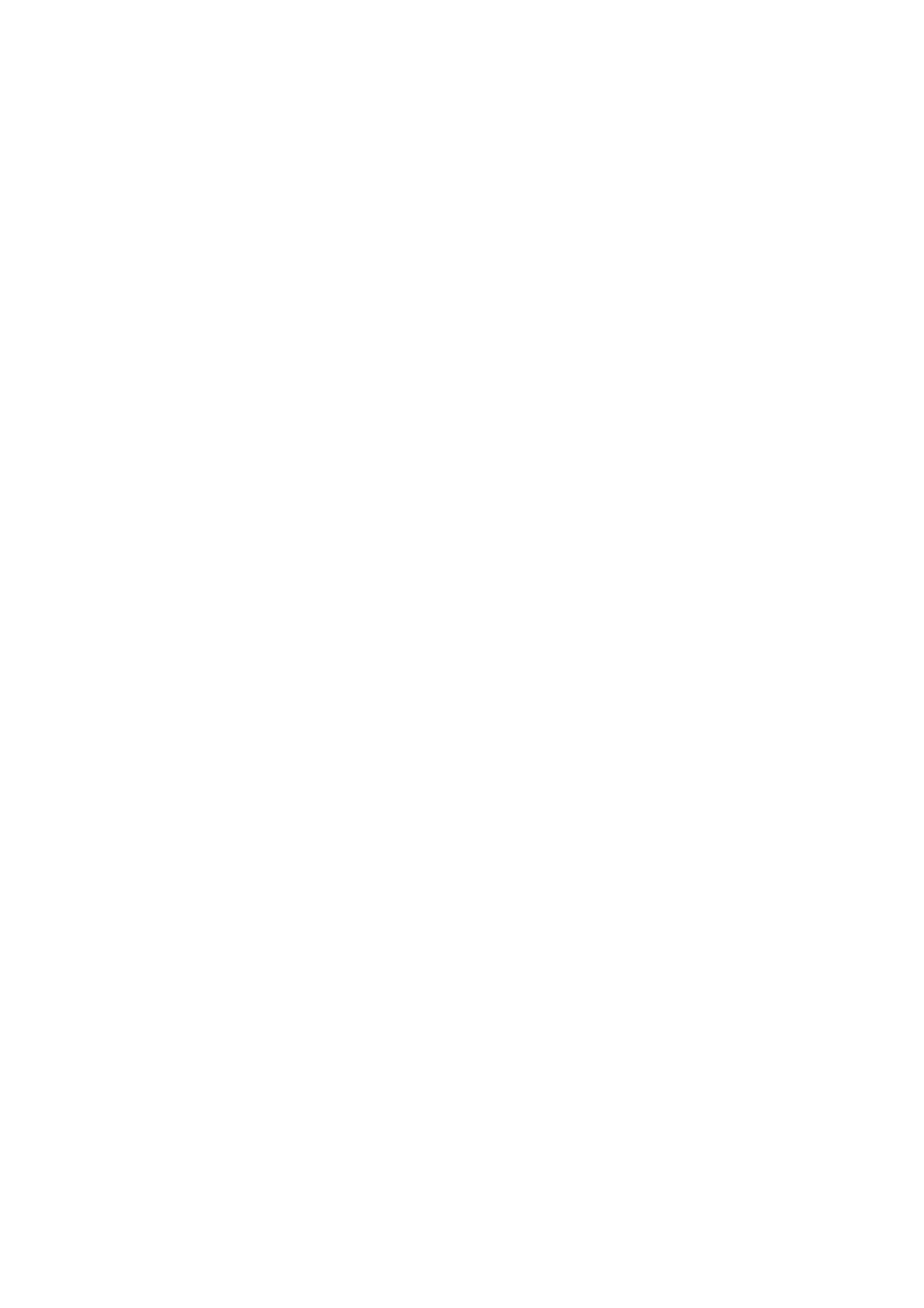**EUROPEAN UNIVERSITY INSTITUTE DEPARTMENT OF LAW**

*Quantity of Quality? Re-Assessing the Role of Supreme Jurisdictions in Central Europe* 

**MICHAL BOBEK**

EUI Working Paper LAW No. 2007/36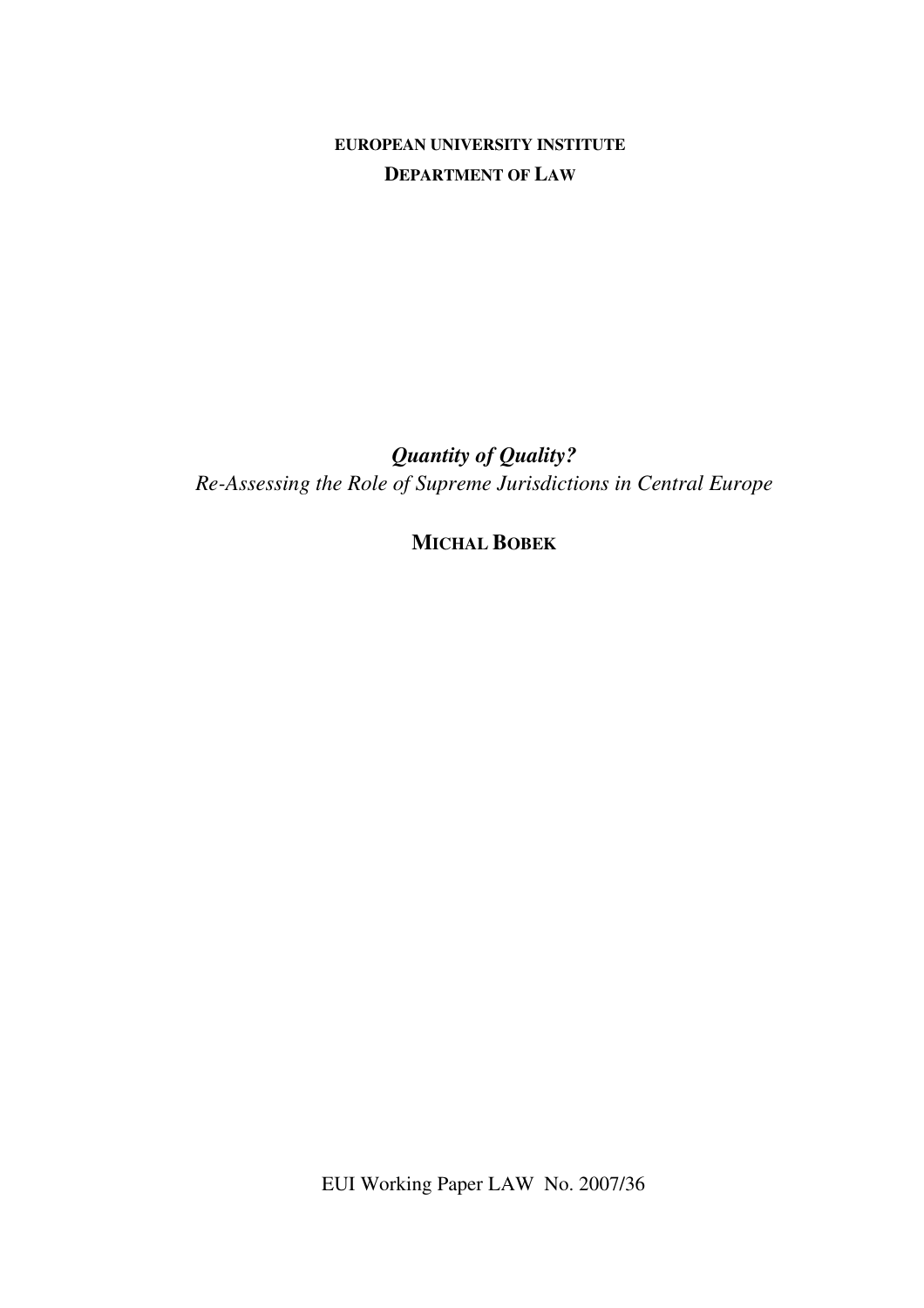This text may be downloaded for personal research purposes only. Any additional reproduction for other purposes, whether in hard copy or electronically, requires the consent of the author(s), editor(s). If cited or quoted, reference should be made to the full name of the author(s), editor(s), the title, the working paper or other series, the year, and the publisher.

The author(s)/editor(s) should inform the Law Department of the EUI if the paper is to be published elsewhere, and should also assume responsibility for any consequent obligation(s).

ISSN 1725-6739

#### © 2007 Michal Bobek

Printed in Italy European University Institute Badia Fiesolana I – 50014 San Domenico di Fiesole (FI) Italy

> http://www.eui.eu/ http://cadmus.eui.eu/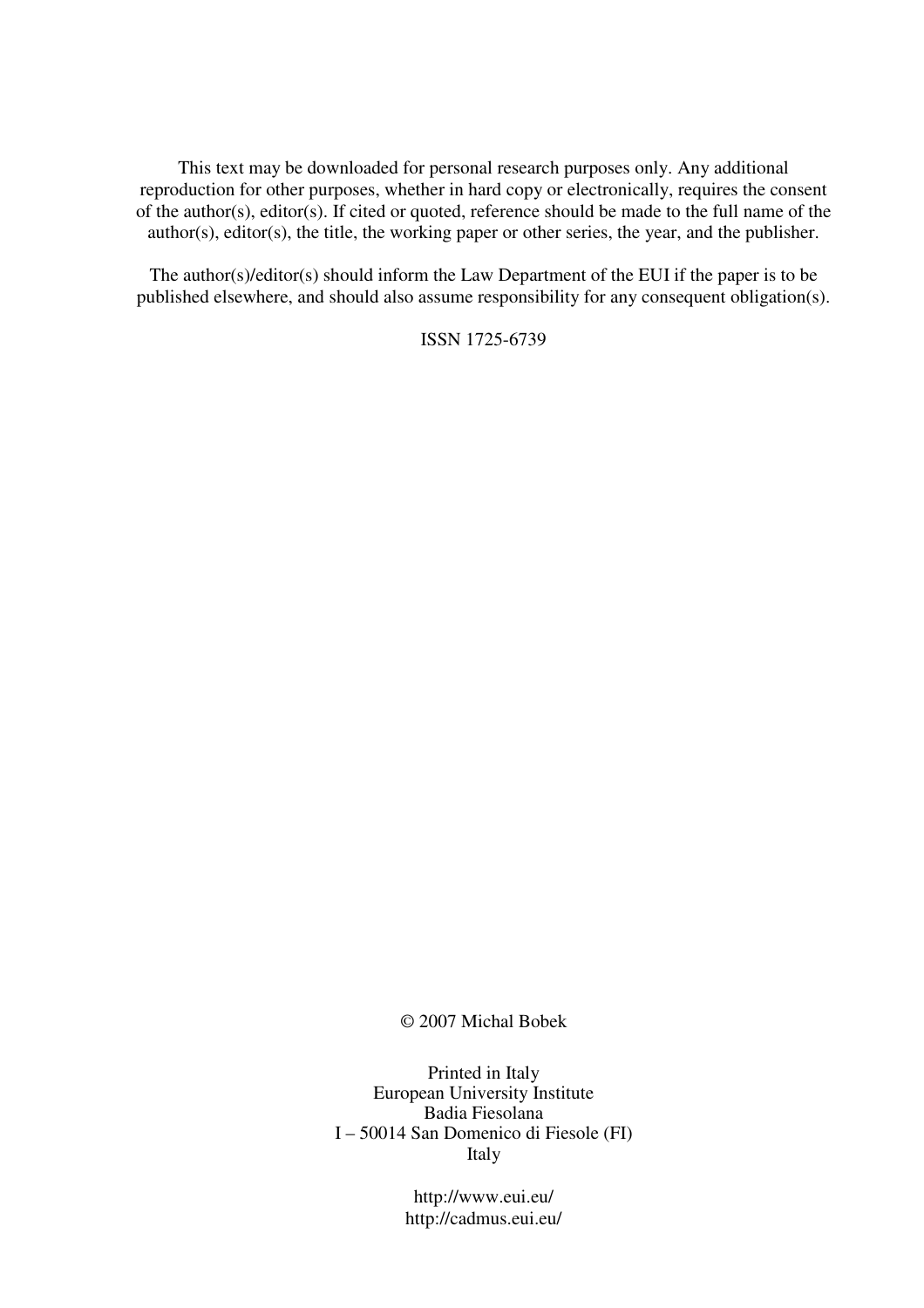## **Abstract**

Over the last decades, the ever growing caseload in supreme and constitutional jurisdictions all around Europe has forced some of them to reassess the role and functions they should be fulfilling. This article offers, on the example of the Czech Republic, a case study of this phenomenon and also an example of a legal transplant being implanted and partially rejected by the receiving system. This case study is, however, placed in the broader context of the role of supreme courts in the post-Communist Europe and the on-going Europe-wide debate.

The first part of this paper provides a general overview of the ideal models of supreme jurisdictions and the respective interests these models are predominantly called upon to realise in the various systems. The second part places the Czech example and other Central European systems into this broader picture and then discusses, using the example of civil and administrative justice, the selection mechanisms that have been put in place. The third part deals with tensions between supreme jurisdictions and the constitutional court in the same jurisdiction as far as the selection of cases is concerned. The final, fourth part, discusses broader policy issues and outlines some of the implications that the introduction of filtration devices in the access to supreme jurisdictions might have on the legal system as a whole.

## **Keywords**

## **Legal issues**

Judiciary – transition – access to supreme jurisdictions – civil appeals – leave to appeal - constitutionality – constitutional complaint – Czech Republic

# **Disciplinary background of the paper**

Law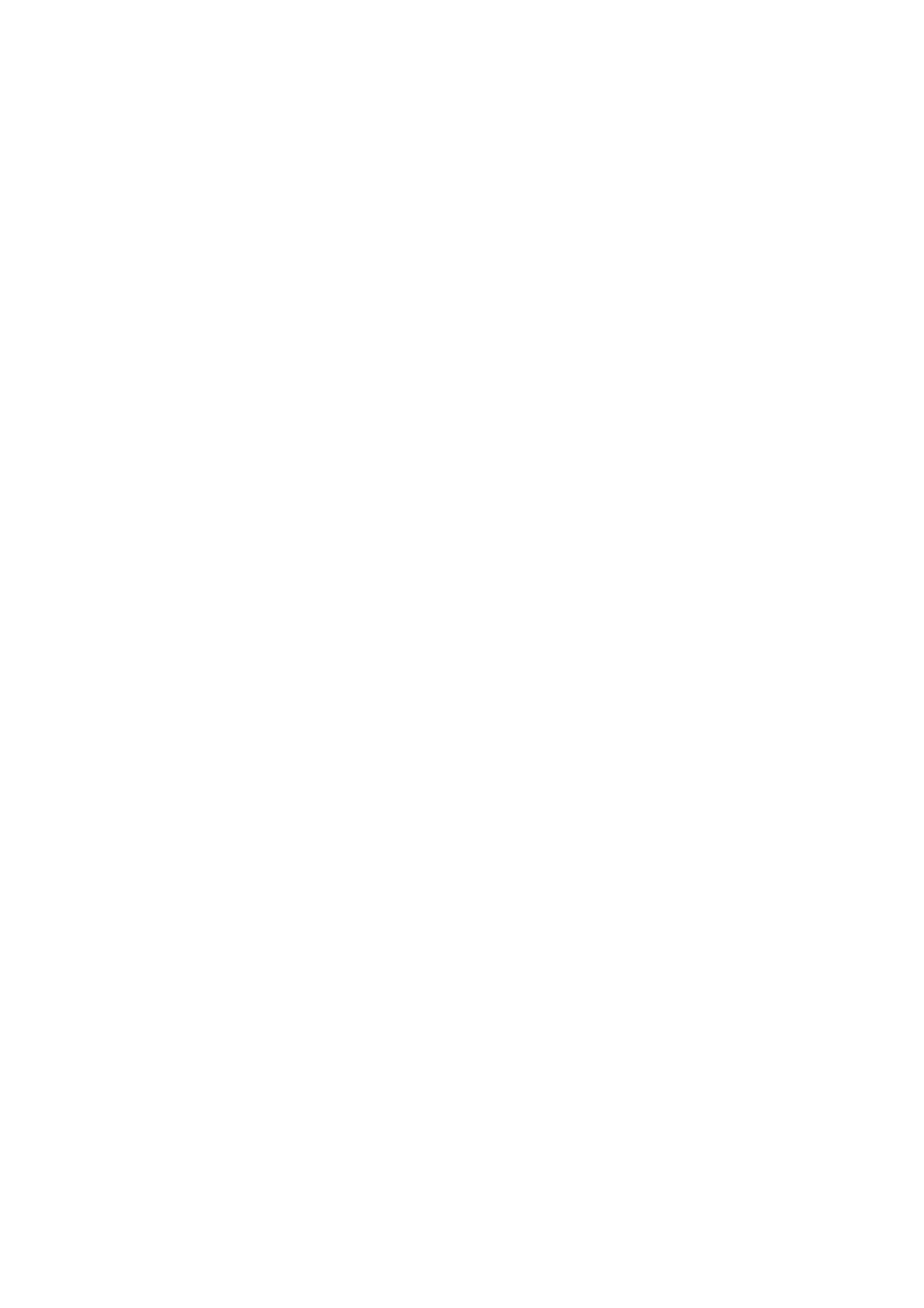*Re-Assessing the Role of Supreme Jurisdictions in Central Europe* 

# Michal Bobek\*

The Supreme Court of Volumia was deciding tens of thousands of cases every year. Hundreds of its judges, each of them deciding hundreds of cases, were permanently flooded with files. Most of the cases looked alike. For most of them, judges used standardised reasoning, often just copied and pasted from one decision into another. There was a minimal number of files that had to be disposed of every month. This permanent time pressure and the excessive workload meant that even in novel and complex cases, which would have required more detailed attention, the reasoning of the Court was very cryptic, often superficial and unconvincing. The decisions of the Court were freely accessible. However, no one really read them. Firstly, they were so many that nobody was physically able to study them. Secondly, everyone knew that there was no point in reading them – they did not contain anything novel or groundbreaking.

The Supreme Court of Selectia functioned in a different way. It was a much smaller court, for a start. Albeit its docket was also considerable, it did not decide more than one hundred cases every year. The court had the right to select the cases it would hear. The court used to select only novel, important or contentious issues for a decision on merits. The rest of the docket was summarily dismissed. The cases that the court selected for hearing were, however, studied and discussed in depth. The decisions of the court rendered every year were read and extensively commented upon. The lower courts recognised a clear line of case-law which they were then able to follow.

This article explores the problems a legal system and a supreme jurisdiction might encounter once it is attempting to migrate from Volumia to Selectia. The power to select the cases a court will hear<sup>1</sup> may be just one of more ingredients that are necessary for the transformation from a Volumia into a Selectia court. It is, nonetheless, the key one.

*<sup>\*</sup>* Department of Law, European University Institute; Supreme Administrative Court of the Czech Republic. All views expressed are strictly those of the author. I am much obliged to Jan Komárek, Jacques Ziller, Mark Gillis, Zdeněk Kühn, Veronika Korom, Matej Avbej, Vojtěch Šimíček and Pavel Molek for their useful comments and suggestions. Unless otherwise indicated, all translations are mine. Contact: Michal.Bobek@eui.eu

<sup>&</sup>lt;sup>1</sup> Throughout this paper, the notion of the "selection of the cases" before the supreme jurisdiction will be used for describing an institutional setting in which a supreme jurisdiction a) has been explicitly given with the discretion to decide which cases it wishes to hear and b) if it decides not to deal with a case on merits, it is not obliged to give reasons for this decision (it may, however, to do so when it wishes to).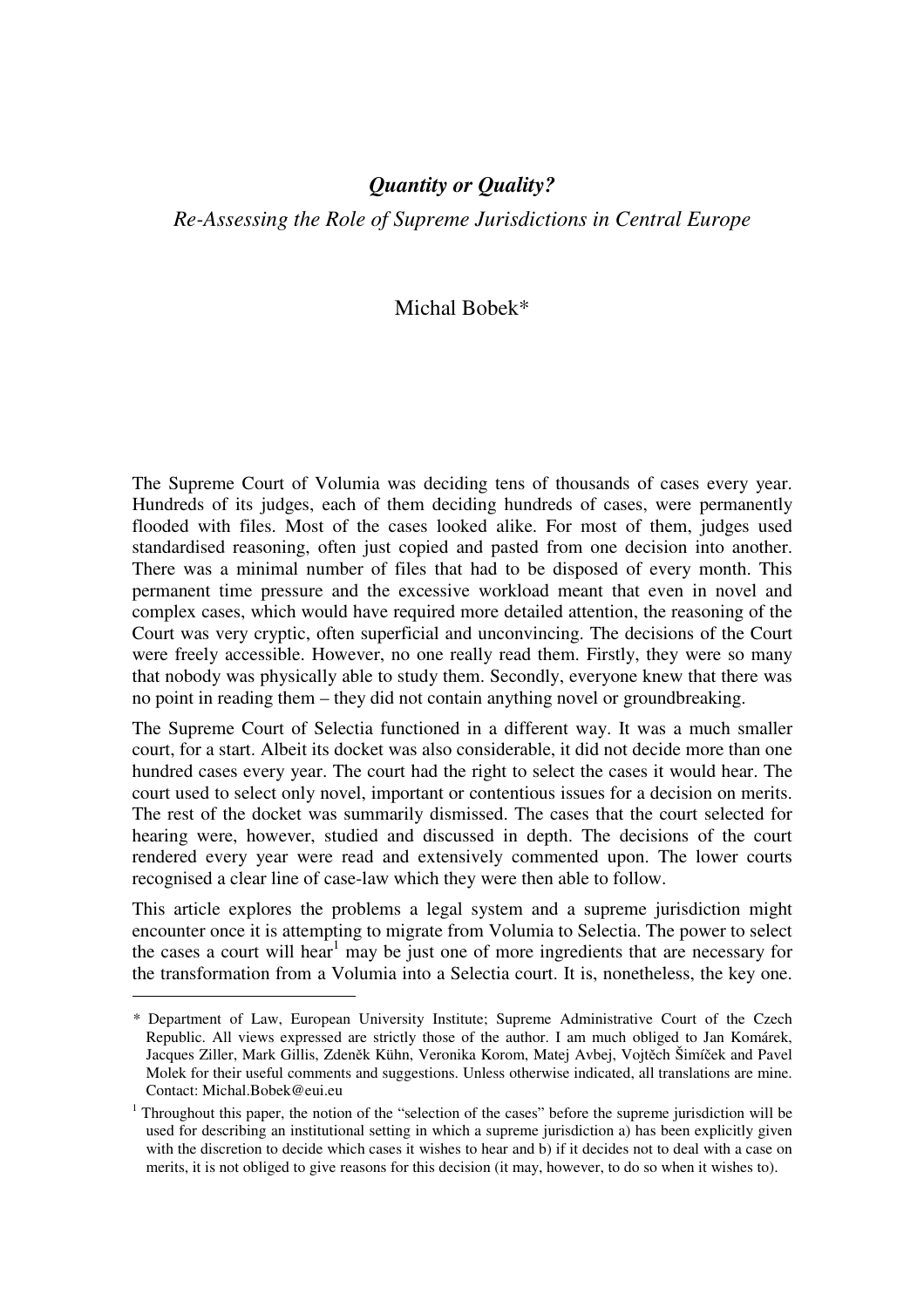Over the last decades, the ever growing caseload in supreme and constitutional jurisdictions all around Europe has forced some of them to reassess the role and functions they should be fulfilling.<sup>2</sup> The same problems which have been, in Western Europe, gradually emerging over decades, have, in Central Europe, $3$  materialised within one single decade following the fall of the Communist regime. This article offers a case study of this phenomenon. The primary subject of study is the Czech legal system and the efforts of the both of the supreme jurisdictions (the Supreme Court and the Supreme Administrative Court) to redefine their function, which could be aptly summarised with the leitmotiv "less quantity and more quality". This case study is, however, placed in the broader context of the role of supreme courts in the post-Communist Europe and the ongoing Europe-wide debate. At the same time, the article provides an example of a legal transplant being implanted and partially rejected by the receiving system.

The first part of this paper provides a general overview of the ideal models of supreme jurisdictions and the respective interests these models are predominantly called upon to realise in the various systems. The second part places the Czech example and other Central European systems into this broader picture and then discusses, using the example of civil and administrative justice, the selection mechanisms that have been put in place. The third part deals with tensions between supreme jurisdictions and the constitutional court in the same jurisdiction as far as the selection of cases is concerned. The discussion is two-layered: firstly, is the selection of cases before supreme jurisdictions constitutional? Secondly, should constitutional courts select the cases they will hear as well? The final, fourth part, discusses broader policy issues and outlines some of the implications that the move from Volumia to Selectia might have on the legal system as a whole.

# **Supreme Jurisdictions and their Functions in a Comparative Prospective**

Supreme jurisdictions are called upon to exercise various functions. The fact whether or not a supreme jurisdiction has the privilege of selecting cases it will hear is just one of external manifestation of considerably deeper differences in the judicial structure and culture. In order to be able to place the Czech and the other Central European jurisdictions into a broader picture, two levels of introductory analysis will be offered: the *"micro-level"* analysis, which focuses on the type and the conditions of access to

<sup>2</sup> See an excellent comparative study on this subject in *Yessiou-Faltsi, P. (ed.)* The Role of the Supreme Courts at the National and International Level. Reports for the Thessaloniki International Colloquium (21 – 25 May 1997), Thessaloniki/Athens. Sakkoulas Publications : Thessaloniki, 1998. A more survey-like review of civil appeal procedures is provided by *Platto, Ch. (ed.)* Civil Appeal Procedures Worldwide. International Bar Association : London, 1992 and *Jolowicz, J.A., Rhee, C.H. (eds.)* Recourse against Judgments in the European Union. Kluwer Law International: The Hague, 1999. Functions and competences of supreme jurisdictions in the post-Communist Europe were the subject of discussion in the framework of the Second meeting of presidents of supreme courts of Central and Eastern European Countries, Pärnu, Estonia, 22 – 25 October 1996, published as *"The Competences of Supreme Courts*". Council of Europe Publishing: Strasbourg, 1998.

<sup>3</sup> For the purposes of this article, the notion of "Central European" refers to the Czech Republic, the Slovak Republic, Hungary and Poland.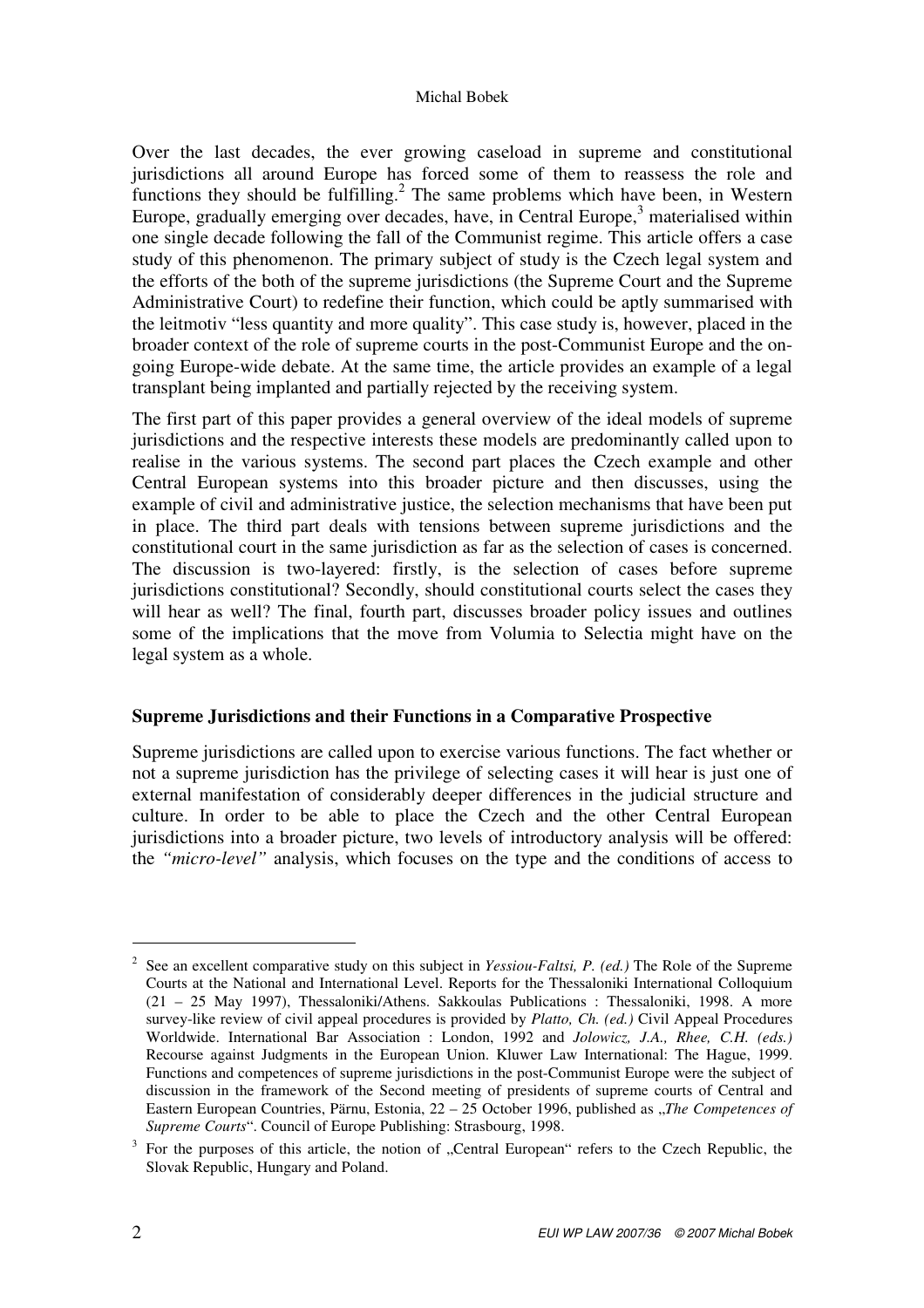the supreme jurisdictions when functioning as courts of last resort<sup>4</sup> and the "macro*level"* analysis, which, on the other hand, places the conditions of access to the respective supreme jurisdiction into a broader picture of the overall judicial structure.

## *Micro level: The Access to the Supreme Jurisdiction*

## *The Three Models*

When functioning as courts of last instance, i.e. reviewing first instance or appellate decisions, supreme courts can be subdivided into 3 basic (ideal) models:

- (i) the "appeal" model;
- (ii) the "cassation" model;
- (iii) the "revision" model.<sup>5</sup>

Under the *appeal model* (represented e. g. by the English Appellate Committee of the House of Lords and many other common law countries, but also Finland and Sweden for instance<sup>6</sup>) the supreme (appellate) court has the power to set aside the judgment of the lower court and enter a new judgment on its own, i.e. without having to remand the case back to the lower court. Under the *cassation model* (represented typically by the French *Cour de cassation* and present in other countries of "roman" legal culture, for instance Italy and  $Spin<sup>7</sup>$ ) the court can either affirm the decision rendered by the lower instance court or quash the decision and remand the case to the lower court for a fresh assessment. It cannot, however, replace lower court's decision with its own. The last conventional model is the *revision model*, which is typical for the access to supreme jurisdictions in the Germanic legal circle (Germany, Austria, Switzerland,<sup>8</sup> but as will be discussed in detail below, also the general original model in the post-communist Central Europe). Similarly to the cassation model, the supreme jurisdiction under the revision model is typically supposed to either quash or to affirm. If the facts have not been sufficiently resolved by the lower courts, the supreme court can only quash the decision and remit the case. Provided, however, that the questions of facts are

<sup>4</sup> Other potential functions of supreme jurisdictions, for instance, cases heard in the original jurisdiction, advisory and consultative functions of some State Councils, as well as the special functions that the supreme courts are called to exercise in federal states, are outside the scope of this paper. For the purposes of this paper, a court of last instance signifies a court against whose decision there is no ordinary remedy, i.e. any appeal of whatever sort (cassation, revision etc.), which is normally open to the parties.

<sup>5</sup> *Jolowicz, J. A.* The Role of the Supreme Court at the National and International Level. In: *Yessiou-Faltsi, P. (ed.),* cit. above, n. 2, pp. 37 – 63, at p. 50.

<sup>6</sup> Cf. the regional reports by *S. Goldstein* (common law countries) and *P. H. Lindblom* (Scandinavian countries) in *Yessiou-Faltsi, P. (ed.),* cit. above, n. 2, pp. 279 – 360 and 223 – 278 respectively. With respect to the Swedish system, cf. also *Bohdan, M. (ed.)* Swedish Law in the New Millenium. Norstedts juridik: Stockholm 2000, p. 105 and f. or *Strömholm, S. (ed.)* An Introduction to Swedish Law. 2nd Ed. Norstedts: Stockholm 1988, p. 84 and f.

<sup>&</sup>lt;sup>7</sup> *Taruffo, M.* The Role of Supreme Courts at the National and International Level: Civil Law Countries. In *Yessiou-Faltsi, P. (ed.),* cit. above, n. 2, pp. 101 – 126.

<sup>8</sup> *Stürmer, R., Schumacher, R*. Die Rolle der obersten Gerichtshöfe auf nationaler und internationaler Ebene: Landesbericht für Deutschland, Österreich, die Schweiz und Ungarn. *Ibid*, pp. 171 – 203.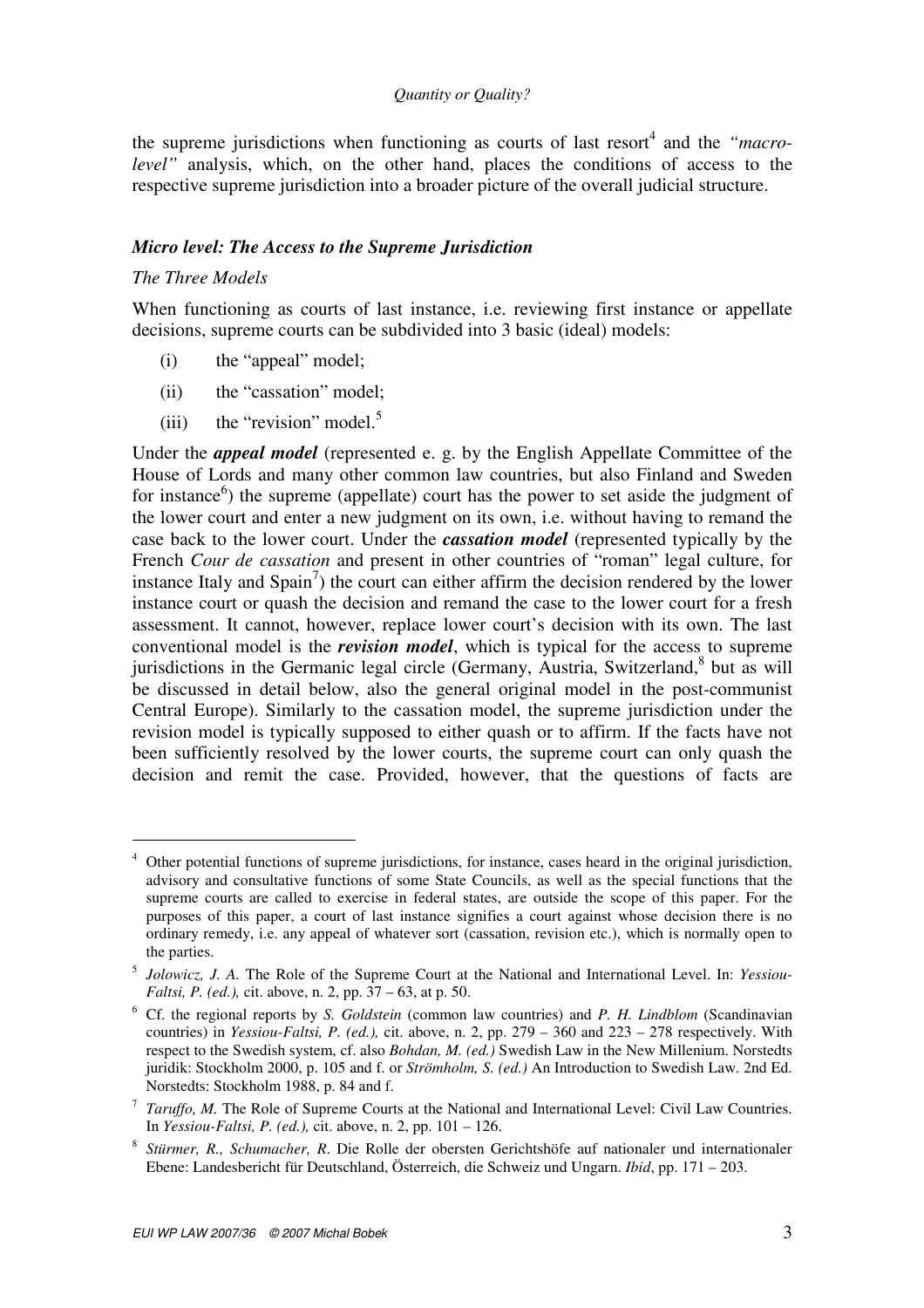sufficiently ascertained, i.e. no new evidence is necessary, the supreme court may enter a judgment on its own, replacing the decision of the lower court(s).

The above sketched models are of course ideal models that might not be always present in their pure form.<sup>9</sup> The ideal models are, however, instructive for introducing the differences in access to the various models of supreme courts and the (im)permissibility of selection of cases to the heard in the respective systems.

# *Selection of Cases to be Heard*

Selection of cases, typically in the form of various "leaves to appeal", "petitions for hearing", or "writ of certiorari" differs from the admissibility of an appeal. The issue of admissibility is one of procedure. It requires that certain procedural prerequisites are met for a court to deal with a case, such as that the appeal must be filed within a specified period following the decision of the appellate court, that a party must be legally represented before the supreme jurisdiction, that court fees have been paid etc. If these procedural prerequisites have not been met, the court will refuse to deal with the case at all. Selection of cases is different in nature: it already examines, albeit in a preliminary and partial manner, the merits of the case. Is the nature of the case, the legal question presented by it, sufficiently important as to be dealt with fully and in depth by the supreme jurisdiction? Admissibility and the selection of a case for hearing are thus two distinct and different steps. The former is the necessary precondition for the latter, but the satisfaction of the former is not a sufficient condition for the latter.

Again, the distinction between admissibility and a decision to hear the case before the supreme jurisdiction is an ideal one. Two caveats should be added at this stage, however. Firstly, not all the systems include both stages. In some systems, such as in the cassation model, which does not provide for any selection of cases *per se*, a case will be dealt with provided that all the criteria of admissibility are met. On the other hand, in purely selection based systems (the appeal system in its ideal form), admissibility, although it exists, is not such an important issue. Provided that a supreme jurisdiction is free to choose from a given pool of cases only those it wishes to hear, the requirement of strict compliance with admissibility criteria is not crucial: if some of these criteria are not met, the supreme jurisdiction will simply not select the case for hearing. This is not to say that admissibility requirements do not exist in these systems; there just do not play as critical a function as in the cassation or the revision systems, where the procedural admissibility criteria function as the only filtration device for appeals to the supreme jurisdiction. Both stages, i.e. the satisfaction of the admissibility criteria as well as the granting of the permission to appeal, are present in the revision systems.

Secondly, in some jurisdictions that are to outward appearances not endowed with the power to select cases to hear, the (over)extensive interpretation of the admissibility criteria might be sometimes misused in order to dispose of substantial parts of the

<sup>9</sup> As *J. A. Jolowicz* notes (cit. above, n. 5, at p. 53), exceptions have been introduced in France and Italy into the originally "pure" cassation model, which now allows that if a final decision can be given by the court of cassation without the need for remanding the case to a lower court, that should be done. Similarly, as will be discussed later, access to the German *Bundesgerichtshof* and other German supreme courts (especially the *Bundesfinanzhof*) under the original revision model is gradually sliding towards a more restrictive appeal model with greater judicial discretion in selecting cases to be heard.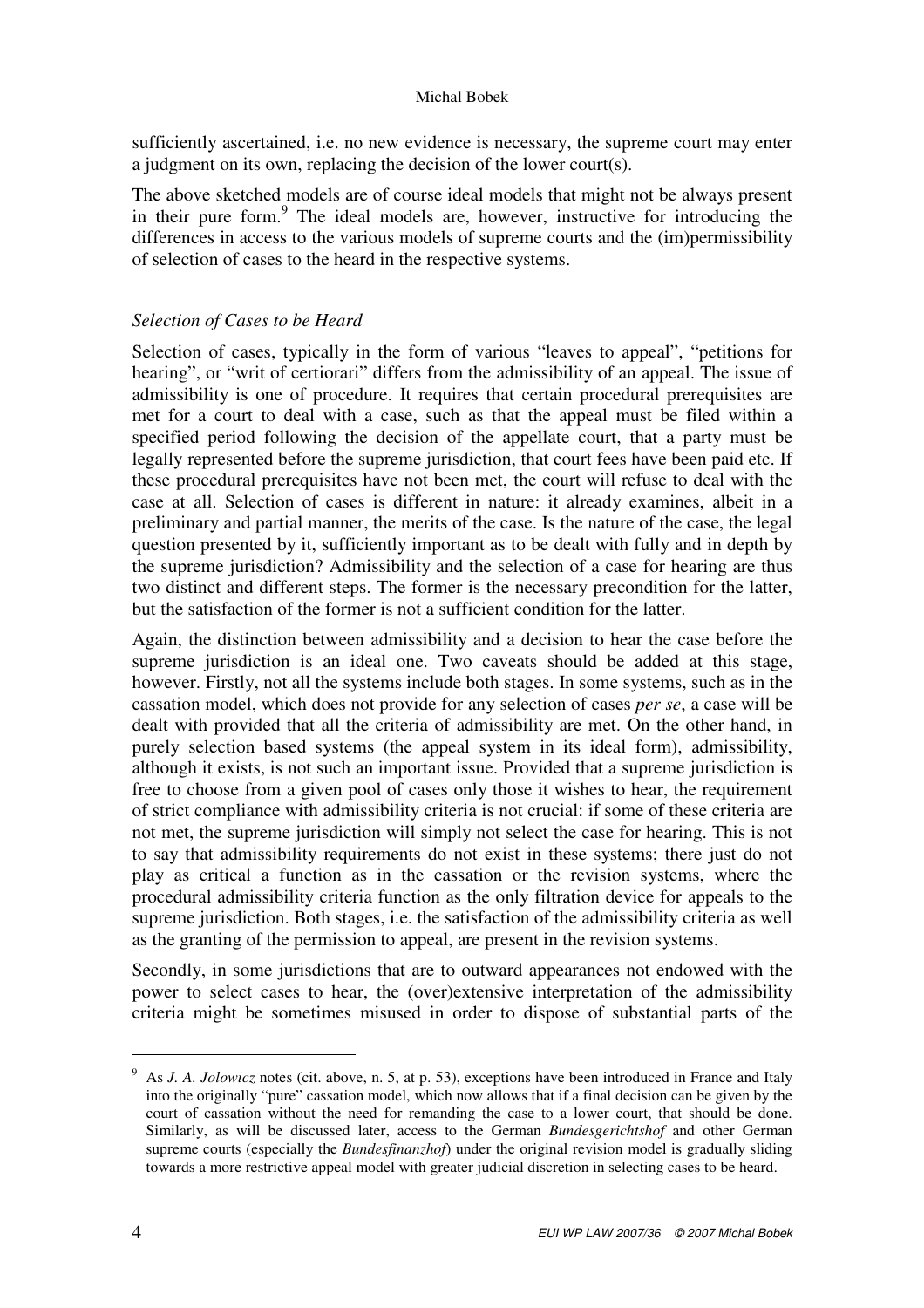docket. This is especially the case with somewhat "hybrid" admissibility criteria, which do not only contain purely procedural conditions for appeals/complaints etc., such as time period for lodging appeals or the obligation to be represented by an attorney, but also some "subjective" criteria, for instance the requirement that the appeal/complaint would not be dealt with if it is "manifestly inadmissible" or "manifestly ill-founded". When considering some of the judicial statistics and the ratio between cases lodged and case heard, which in some instances reveals that more than 90% of the appeals/complaints lodged are rejected as "manifestly unfounded",<sup>10</sup> one realises that admissibility criteria with broad and imprecise legal terms might be effectively used as a filtration device in systems where no filtration was originally foreseen.

How do the three ideal models outlined above deal with selection of cases before supreme jurisdictions? The broadest access and no selection of the cases are characteristic for the *cassation model*. In these systems, access to the supreme jurisdiction is conceived of as one of right.<sup>11</sup> Unfettered access to the supreme judicial level has as its consequence that supreme courts in these systems tend to be large institutions with hundreds of judges and deciding tens of thousands of cases a year.<sup>12</sup>

The *revision model* partially limits access to the supreme jurisdiction. It does so by coupling access to the supreme jurisdiction with "objective" criteria of access. The idea is that once these, allegedly objective, criteria are met, the supreme jurisdiction will be obliged to deal with the case. These criteria vary slightly,<sup>13</sup> but they can be grouped into the following overarching categories:

- (i) the case at hand is of fundamental (legal) significance;
- (ii) the case is of importance for the further development of the law (a "quasi" legislative need);
- (iii) there is a divergence of opinion on the question among the lower courts, typically among the various courts of appeal;

<sup>&</sup>lt;sup>10</sup> The Czech Constitutional Court for instance rejects, as "manifestly unfounded", on average 90 – 95 % of every year's docket of constitutional complaints (www.usoud.cz), the *Bundesverfassungsgericht* summarily rejects more than 96% of its docket (2006 figures available at www.bverfg.de). A category in itself is the (mis-)use of Art. 35 (3) of the Convention for the Protection of Human Rights and Fundamental Freedoms and the possibility to summarily reject complaints which are "*manifestly illfounded*" by the European Court of Human Rights to dispose of thousands of cases every year (cf. the statistical figures in 2006 Survey of Activities of the ECHR at http://www.echr.coe.int).

<sup>&</sup>lt;sup>11</sup> Cf. Art. 111 sections 7 and 8 of the Italian Constitution. Further see *Jolowicz*, cit. above, n. 5, at p. 57 and 58.

<sup>&</sup>lt;sup>12</sup> The extreme example here is the Italian *Corte di Cassazione* with more than 350 judges and more than 40, 000 decisions rendered every year (civil, labour as well as criminal cases combined) – *Taruffo, M.* Precedent in Italy. In: *MacCormick, N., Summers, R. S. (eds.)* Interpreting Precedents: a comparative study. Dartmouth Publishing: Aldershot, 1997, pp. 141 – 188, at p. 144. The French *Cour de cassation* decides, with its more than 100 judges (including *juges référendaires*), about 30.000 cases every year (criminal and civil combined) – *Troper, M., Grzegorczyk, C*h., Precedent in France. *Ibid*, pp. 103 – 140, at p. 105, supplemented with new figures from the "*Rapport annuel de la Cour de cassation*", available at http://www.courdecassation.fr.

<sup>13</sup> Cf., e.g. § 543 of the German *Zivilprozessordnung* [Code of Civil Procedure], BGBl 1950, 455, 512, 533, hereinafter "ZPO"; § 115 of the German *Finanzgerichtsordnung* [Code of Justice in Financial Matters], BGBl. I S 1477, hereinafter "FGO"; § 132 (2) of the German *Verwaltungsgerichtsordnung* [Code of Administrative Justice], BGBI I 1960, 17, hereinafter "VwGo", but also for instance § 502 of the Austrian Code of Civil Procedure.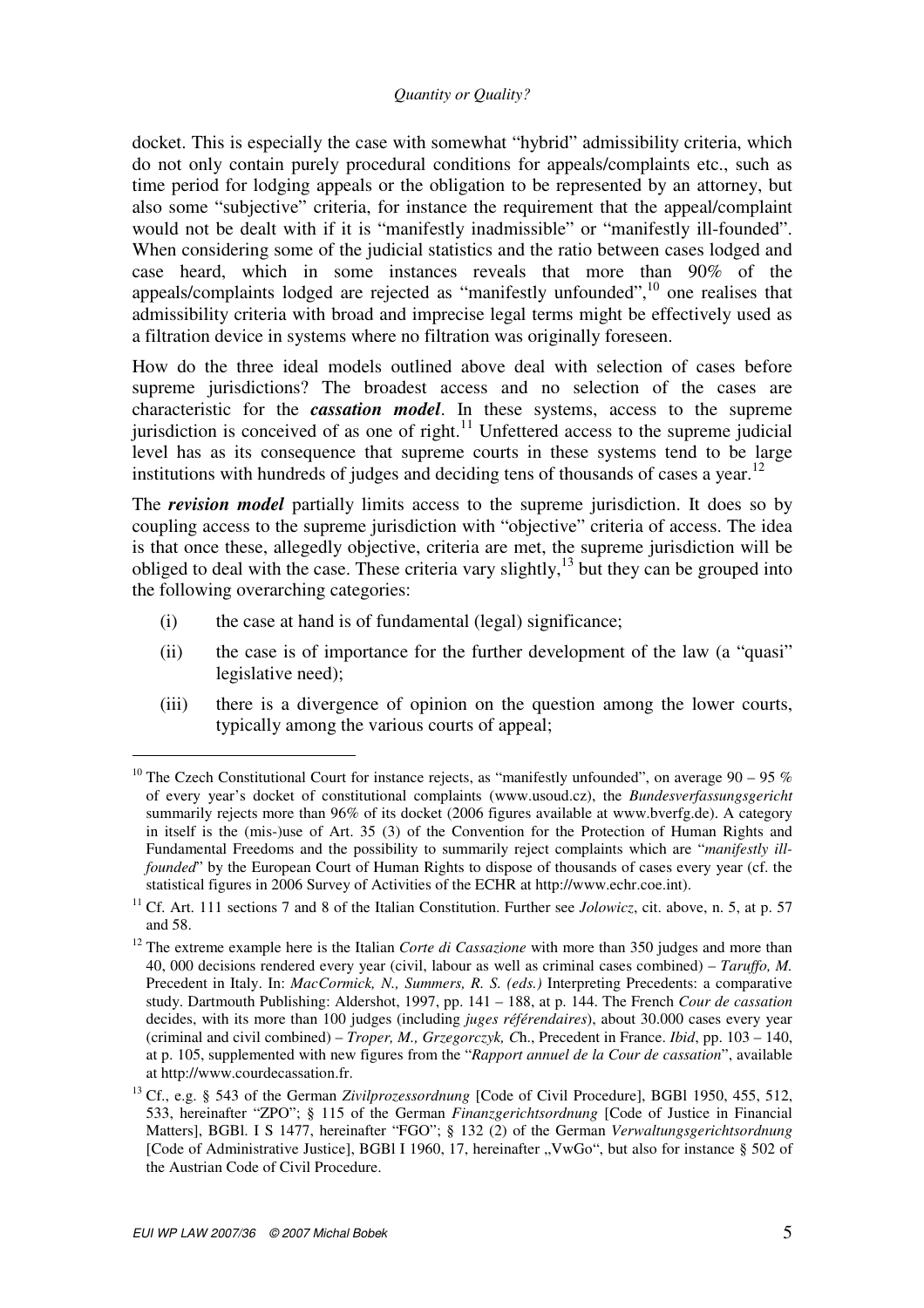(iv) some of the procedural codes also contain a certain "left-over" category of significant and grave faults in procedure, provided that this fault was sufficiently serious that it have had effect on the substantive outcome of the case. 14

The size of supreme jurisdictions in the countries following the revision model is smaller than those following the cassation one, but still considerable. The number of judges is counted in tens, but is normally not greater than one hundred. The amount of cases runs to thousands every year. $15$ 

The *appeal model* limits access to the supreme jurisdiction to the greatest extent. Appeal to the supreme jurisdiction is not a matter of individual right, but one of the discretion of the supreme jurisdiction. The granting of permission/leave is dealt with separately from the (possibly later) examination of the case on merits. The discretion given to the supreme jurisdiction is framed very broadly: clear preference is given to cases of general interest and significant legal questions.<sup>16</sup> Courts of this type, typically the Appellate Committee of the House of Lords or the United States Supreme Court, but also the Supreme Courts of Canada or Israel, tend to be small institutions (normally up to ten or fifteen judges $^{17}$ ). There are generally under one hundred cases decided on the merits every year.<sup>18</sup>

# *Private vs. Public Interest in Supreme Adjudication*

The different choices made in the respective systems reflect the different stress put on the purposes a supreme jurisdiction should be serving. These can be designated in different ways: private vs. public, $19$  individual vs. societal. Both purposes are present in all national and international adjudication bodies; the question is how much preference is given to each of them. The private purpose can be said to focus on dispute resolution

<sup>&</sup>lt;sup>14</sup> The "*grave faults in procedure*" category can either be part of the conditions for revision as such or can, as for instance in the ZPO, form a separate category of "mandatory" criterion of admissibility for revision – cf. e.g. the "absolute grounds for revision" (*Absolute Revisionsgründe*) in § 547 ZPO or, for instance, § 119 FGO. This special category of mandatory revision in fact splits the admissibility of the revision into a two channel system: the general revision model where an express admission of the revision is necessary (*zulassungsbedürftige Revision*) and the special channel where no admission *per se* is needed (apart from, of course, convincing the deciding judges that such a case of grave faults in procedure is genuinely at hand).

<sup>&</sup>lt;sup>15</sup> The *Bundesgerichtshof*, the German supreme jurisdiction in civil and criminal matters, is composed of 126 judges deciding about 3300 cases every year (statistics available at http://www. bundesgerichtshof.de); the *Bundesverwaltungsgericht* [Federal Administrative Court], which is the supreme jurisdiction in some of the administrative matters, is composed of more than 40 judges and decides under 2000 cases a year (http://www.bverwg.de).

<sup>&</sup>lt;sup>16</sup> Cf., e.g. Rules of the Supreme Court of the United States adopted on March 14, 2005 and effective from May 2, 2005, rule 10 (Considerations Governing the Review on Certiorari). For civil jurisdiction in the United Kingdom, see Practice Directions and Standing Orders Applicable to Civil Appeals, 2007 edition, approved by the House of Lords on 4 December 2006, part I. 1. and the applicable legislation cited therein.

 $17$  The only exception in this category would be the Appellate Committee of the House of Lords, where the number of Law Lords eligible to hear appeal is higher; this is a historical exception.

<sup>&</sup>lt;sup>18</sup> See *Goldstein, S.* The Role of Supreme Courts at the National and International Level: Common Law Countries. In: *Yessiou-Faltsi, P. (ed.),* cit. above, n. 2, pp. 279 – 360.

<sup>&</sup>lt;sup>19</sup> *Jolowicz, J. A.* cit. above, n. 5, pp.  $37 - 63$ , at p. 39 and f.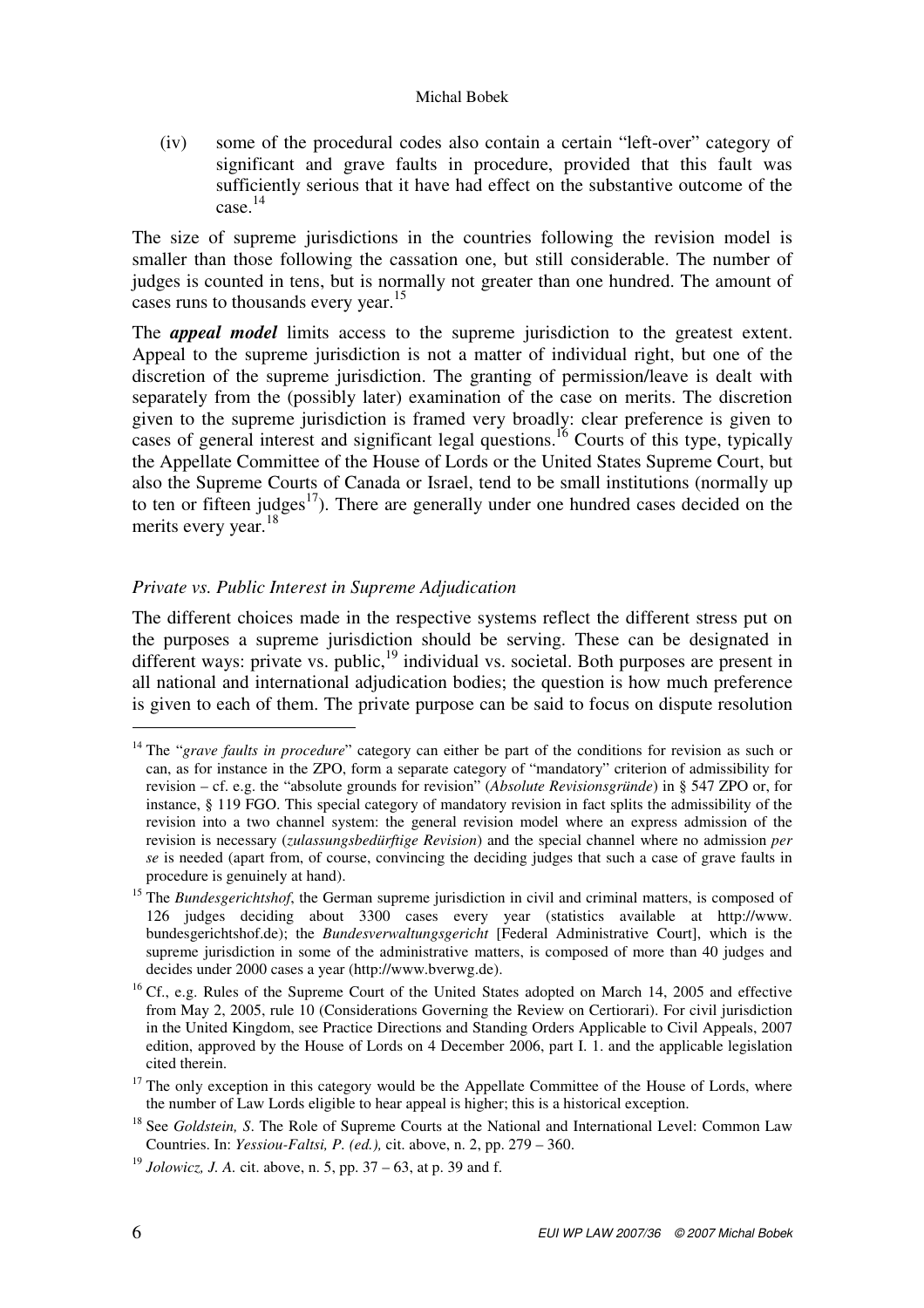in the individual case. It is driven by the private interest of the individual applicant: the applicant brings the matter to the court and if not "satisfied" with the decision rendered by the court, s/he wishes to appeal as long as possible. The public purpose, on the other hand, puts more stress on the societal or community stakes in the adjudication process. The public purpose of a court tends to come to the foreground at the level of supreme jurisdictions. The tasks assigned to the supreme jurisdictions are typically public in nature: safeguarding of the unity of the national (federal) legal system, its clarification, the overall legality of judicial decision-making and the further development of the law.

It is clear that these two functions can never be truly separated: doing individual justice serves the broader communitarian functions of legality and often other aims as well, such as the clarification of the law or its further development. On the other hand, clear, comprehensive and predictable interpretation of the law, managed and overseen by the supreme jurisdiction, is in the best interest of every individual. Clear and predictable case law generated by the supreme jurisdiction diminishes legal uncertainty as to what the law is. It gives clear guidance to lower courts, so that the individual does not need to arrive always at the supreme court level to know what the resolution of his/her case should be.

The three systems outlined above differ in the stress they put on the respective purposes and interests a supreme jurisdiction should be serving. As well noted by *J. A. Jolowicz*<sup>20</sup> it is somewhat paradoxical that the cassation system, in which the supreme jurisdictions were originally designed as purely public purpose serving institutions.<sup>21</sup> has gradually been sliding towards private purposes in supreme adjudication. The cassation courts in Italy and France, which were originally conceived of as guardians of general legality, have gradually shifted towards a purely "private" function: hardly any public purpose in the intentions defined above is served by ten thousand cases produced annually, the vast majority of which bring nothing new to the law, with decisions so short as to be almost incomprehensible. With this number of cases rendered every year and the hundreds of judges deciding them, internal contradiction among the cases are inevitable.<sup>22</sup> The supreme jurisdictions in these countries are reduced to a third instance in the individual dispute, with hardly any "public" function of the courts being discernable.

The other end of the virtual spectrum would be the appeal model. Here stress is clearly placed on the public function a supreme court is supposed to fulfil. Access to the supreme jurisdiction and the selection of cases is done exclusively on the basis of the importance and novelty of the legal issue involved in the case, i.e. criteria reaching beyond the interest of the individual dissatisfied applicant seeking yet another review of

<sup>20</sup> *Ibid*, p. 56.

<sup>21</sup> *Ibid*, p. 52. *Jolowicz* traces the origin of the French *Cour de cassation* to the post-revolutionary *Tribunal de cassation*, which was perceived as an emanation of the legislature, called upon to give the authoritative ("authentic") interpretation of the new laws. The purpose of the Tribunal was purely public. M. Taruffo adds, with respect to the cassation courts in the civil law countries (France, Italy, Spain), that these institutions have alienated themselves from their original public purpose and become full "third instance" courts. *Taruffo, M.* The Role of Supreme Courts at the National and International Level: Civil Law Countries. In: *Yessiou-Faltsi, P. (ed.),* cit. above, n. 2, pp. 101 – 126, at p. 107 and 108.

<sup>22</sup> M. Taruffo suggests, with respect to the Italian *Corte di Cassazione,* that its case law contradicts itself hundreds of times per year – *Ibid*, at p. 110.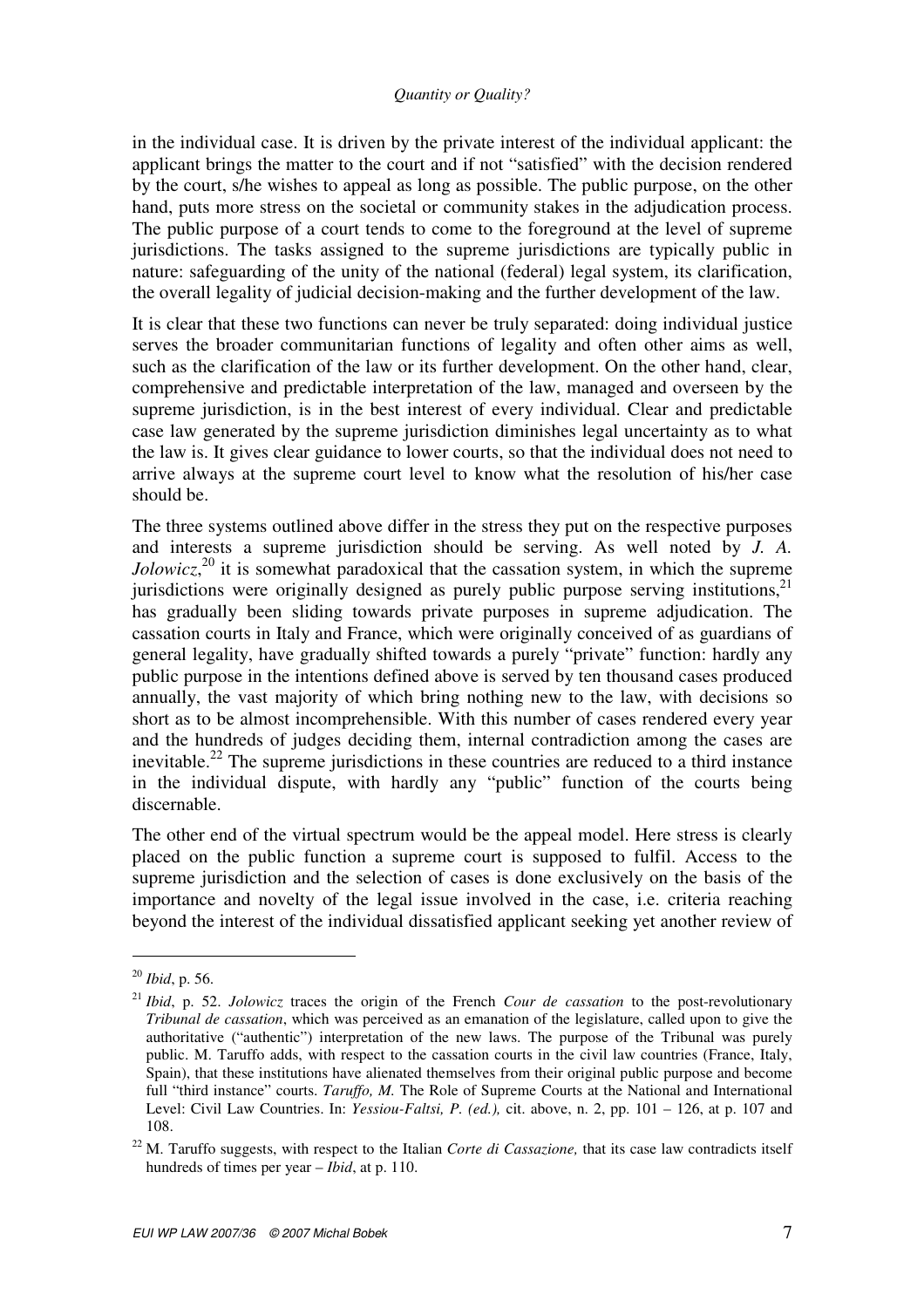her case. Individual justice has little to do in these deliberations. An example of this vision is the U.S. certiorari procedure, where the review on certiorari is in the interest of the law, not the interest of the parties.<sup>23</sup> To provide individual justice is not the task of the Court. This was put quite sharply by one observer of the U. S. Supreme Court's practice in the 1958 Term. In this term, the Court dealt with an extensive number of employer liability cases, in which it was forced to collect evidence (which was not properly done by lower federal courts) and solve individual disputes. To engage in such practices for the Supreme Court was called a "*misuse of power*" and a "*grievous flittering away of the judicial resources of the nation*".<sup>24</sup>

# *Macro-level: the Structure and Hierarchy of the Judicial System*

The difference in access to the supreme court and the (im)permissibility to select cases to be heard has even deeper roots than the above-described difference in the accentuation of various purposes in the role of supreme courts. This difference can be traced back to the very principles of functioning of the judicial system and the role of the judge. In his insightful analysis of judicial and state authority, M. R. Damaška distinguishes two visions of officialdom: the hierarchical ideal and the coordinate ideal.<sup>25</sup> The *hierarchical* ideal represents the model of the classical bureaucracy: it is characterised by a professional corps of officials, organised into a clear hierarchical structure and making decisions according to their technical knowledge. The system relies on extensive control and overseeing of activities of the lower levels of the system. The *coordinate* system, on the other hand, is one of a more "amorphous" machinery with not such a strict hierarchy. Decision-making in the system is not primarily based on technical knowledge and expertise, but on experience, on shared visions and common understanding of ethical and political norms, supported by the "common sense". The system does not require extensive control and review of individual decision, hence the "coordinate" ideal.

Continental judicial structures, especially the Latin ones (France, Italy, Spain), but to a great extent also the Germanic ones, represent the hierarchical officialdom. Anglo-American legal systems and more broadly the common law countries can be associated with the coordinate officialdom model. This difference has *inter alia* profound impact on the access to, and the role of, the supreme courts.

In a coordinate model, supreme courts can rely not only on shared values, but also on more important systematic tools that have developed alongside this ideal: the continuous observance of the already decided by virtue of the *stare decisis* doctrine and the force of precedents. With these tools, the coordination of activities of lower courts requires much less activity on the part of the supreme jurisdiction. The system does not require extensive review of individual decision of lower courts, but just the creation of the overall guidance that tends to be followed automatically. In these settings, supreme

<sup>&</sup>lt;sup>23</sup> *Hart, H.M.* The Time Chart of the Justice – The Supreme Court 1958 Term, 73 [1959] Harvard Law Review 84, at p. 97. For general reflections on the certiorari review, see *Hartnett, E. A.* Questioning Certiorari: Some Reflections Seventy-Five Years after the Judges´ Bill, 100 Columbia Law Review 1643 (2000).

<sup>24</sup> *Hart,* cit. above, n. 23*,* p. 98.

<sup>25</sup> *Damaška, M. R.* The Faces of Justice and State Authority; A Comparative Approach to the Legal Process. Yale University Press : New Heaven, 1986, at p. 16 and f.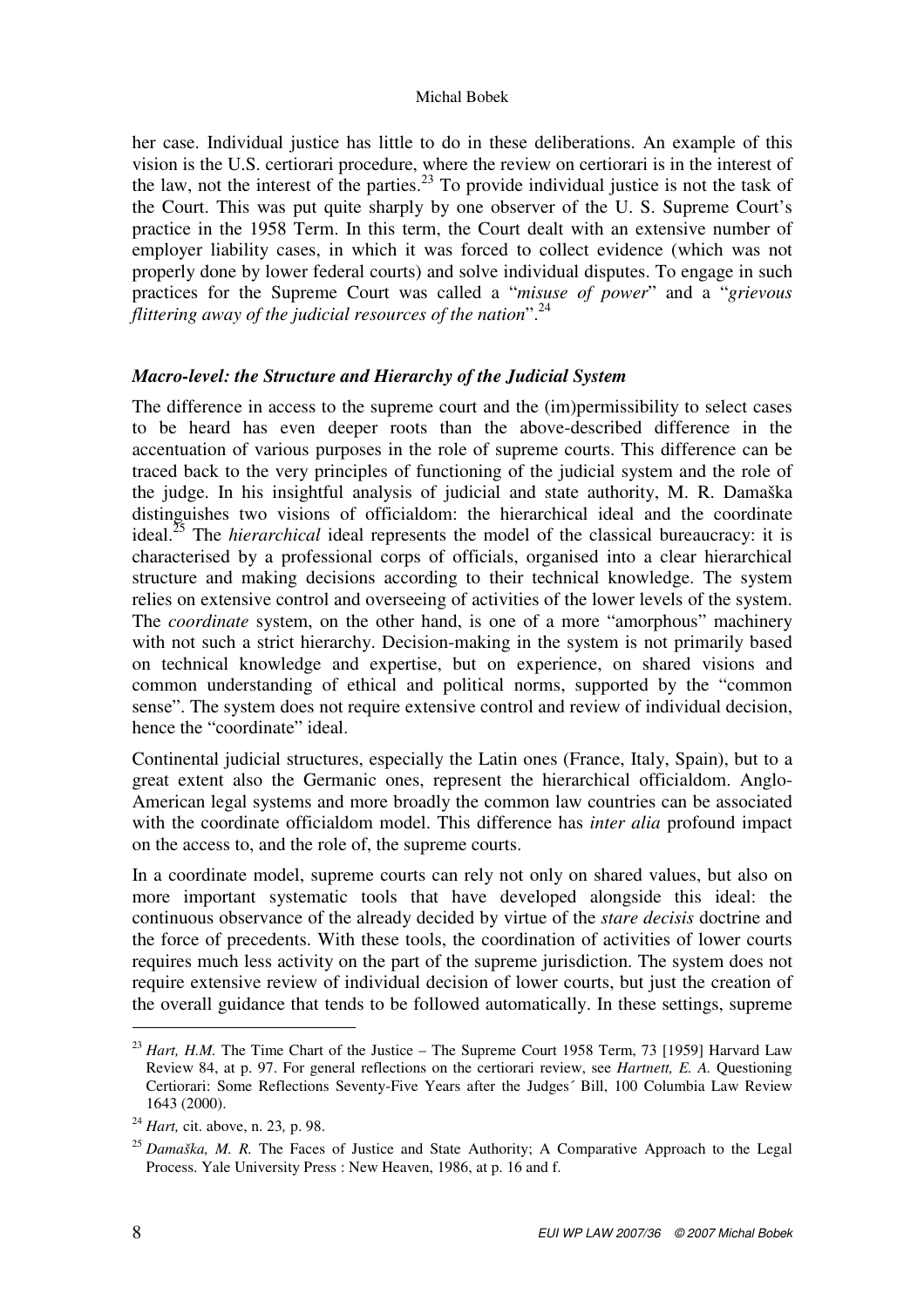jurisdictions can therefore select cases and go more into depth in the areas of law involved in these cases. Their primary function is to create new precedents, i.e. to solve a given legal problem for the future. The orientation of supreme judicial law-making is prospective: cases are selected with the view that they will create a precedent and regulate future legal relationships.

The task of supreme jurisdictions under the hierarchical model is a different one. It is primarily to review individual decisions of the lower courts as to their correctness. The jurisprudential "production" of a supreme court in the hierarchical system is mostly concerned with errors in law in the individual cases, not the creation of any "precedents". If any "precedents" are being created, typically in the form of "established case law",  $^{26}$  this happens only as a "by-product" amongst the thousands or the ten of thousands of decisions rendered by the supreme jurisdiction every year. The orientation of the decision-making of these courts is mostly retrospective: they review and correct tens of thousands of past individual decisions.

Again, these two are pure and opposing models. They are nonetheless instructive in discerning some overarching principles of the functioning of supreme jurisdictions in each of the systems. The Germanic and Central European revision model of supreme jurisdictions is a certain hybrid between these two pure ideals of officialdom. It surely does not come anywhere near the establishment of a fully-fledged *stare decisis* doctrine or a system of precedent known in the common law systems. On the other hand, it cannot be said that decisions of supreme jurisdictions especially (general jurisdictions, but also and especially constitutional courts) would have no binding force outside the individual case. $27$ 

This hybrid form is somewhat reflected in the access and selection of cases before the supreme courts within the cultural circle of the Germanic revision model. As is already apparent from the general set of criteria of access to supreme courts under this model described above, the conditions are mixed. On the one hand, the system partially behaves as a prospective one, as a precedent-like system: a supreme jurisdiction will only deal with cases where there is a question of fundamental legal importance, where there is the need to develop the law further or where there is inconsistency between the opinions of the appellate courts. On the other hand, the typical presence of a last, fourth, "left-over" category as to when access to the supreme jurisdiction will be granted, represented by criteria such as the manifest misapplication of the law in the individual case, grave faults in the procedure before lower courts etc. acts as the Trojan horse of the hierarchical, extensive individual revision model. These systems thus often appear as systems that are, on the one hand, moving toward the coordinate model, but, on the other hand, are unable to renounce the idea of individual review and individualised justice before the supreme jurisdiction.

<sup>26</sup> *"Jurisprudence établie", "giurisprudenza constante" "gesicherte Rechtsprechung", "ustálená judikatura"* etc.

 $27$  An excellent comparative study on the importance and the gradual rise of case-law in the civil legal systems is *MacCormick, N., Summers, R. S. (eds.)* Interpreting Precedents; A Comparative Study. Ashgate : Dartmouth, 1997. On Germany, see the study contained therein authored by *Robert Alexy* and *Ralf Dreier* (pp. 17 – 64).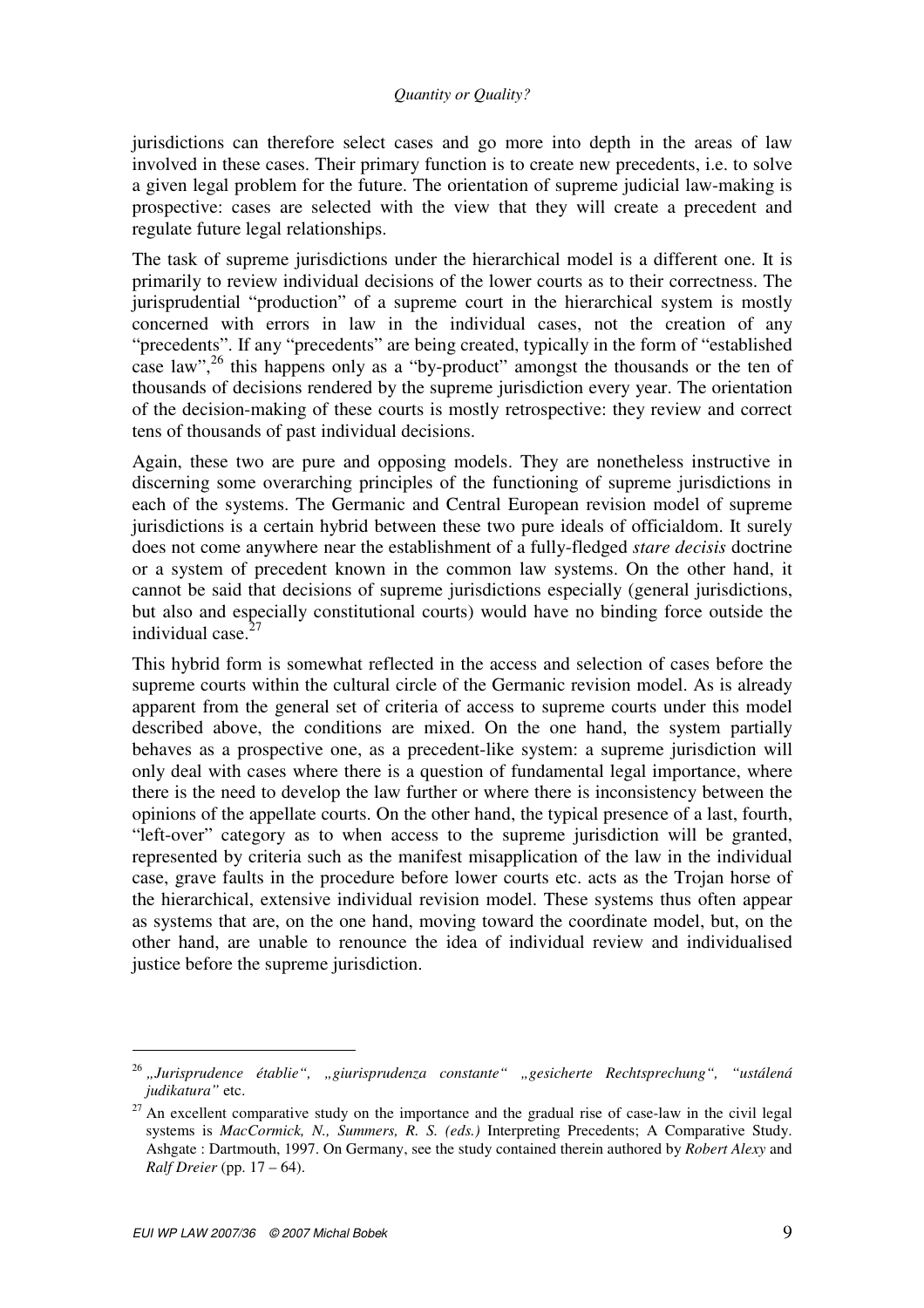# *The Key Elements of the Three Models*

The key elements pertinent to the three models in relation to the possibility to select cases by the supreme jurisdiction introduced in this section could be summarised as follows:

- (i) *"Cassation" models* are fully open, i.e. there is no selection of cases. The private purpose of the supreme jurisdiction has supplanted the public one. The orientation of the decision making is purely retrospective and the review of individual decisions is extensive.
- (ii) *"Revision" models* are "objectively-open", i.e. access to the supreme jurisdiction is granted if certain "objective" criteria are met. Why the adjective "objective" is put in quotation marks is evident at this stage: the broadly-framed vague criteria of "fundamental importance" or the "need" for further development of the law in the given area are of course not objective criteria. Depending on the strictness of the interpretation of these criteria by the supreme jurisdiction, they can represent anything from a completely open system to an almost closed one. In practice, taking into account especially the amount of cases decided by these supreme jurisdictions, these systems tend to be semi-open. The model insists on balancing the two broader interests, i.e. the public as well as the private one. The point of departure is retrospective decision making, but some prospective features are added.
- (iii) *"Appeal" models* are "subjectively-open". It is clearly and openly stated that access to the supreme jurisdiction is not one of right, but one of discretion. Individual purposes or "doing justice" in the individual case is of no interest to the supreme jurisdiction. What counts is prospective decision making and the creation of precedent.

# **The Czech and Other Central European Systems**

Central European post-communist supreme jurisdictions and judiciaries generally find themselves in a difficult position. To assess the problems of the general transformation of these judiciaries is not the aim of this article.<sup>28</sup> Our focus is only on the role and functions that supreme jurisdictions are called to exercise in these systems. However, to understand the societal and historical position of the supreme courts in the region, some broader observations should be made at the outset.

Under Communist rule, supreme jurisdictions were bastions of the Communist rule and the "system". Their task was to keep the ordinary courts "in line", to supervise and control them. The pre-existing hierarchical model of the organisation of the judiciary,

 $28$  For a general discussion, see two reports on the state and the transformation of the judiciaries in Central and Eastern Europe, compiled by the Open Society Institute (Judicial Independence (2001) and Judicial Capacity (2002)), accessible in full at http://www.eumap.org/topics/judicial/reports [1.11.2006]. See also *Sajó, A. (ed.)* Judicial Integrity. Leiden: Koninklijke Brill NV, 2004. A limited contribution to this debate with respect to Central Europe is forthcoming as *Bobek, M.* The Fortress of Judicial Independence and the Mental Transitions of the Central European Judiciaries. Vol. 14 (2008), Issue 1, European Public Law.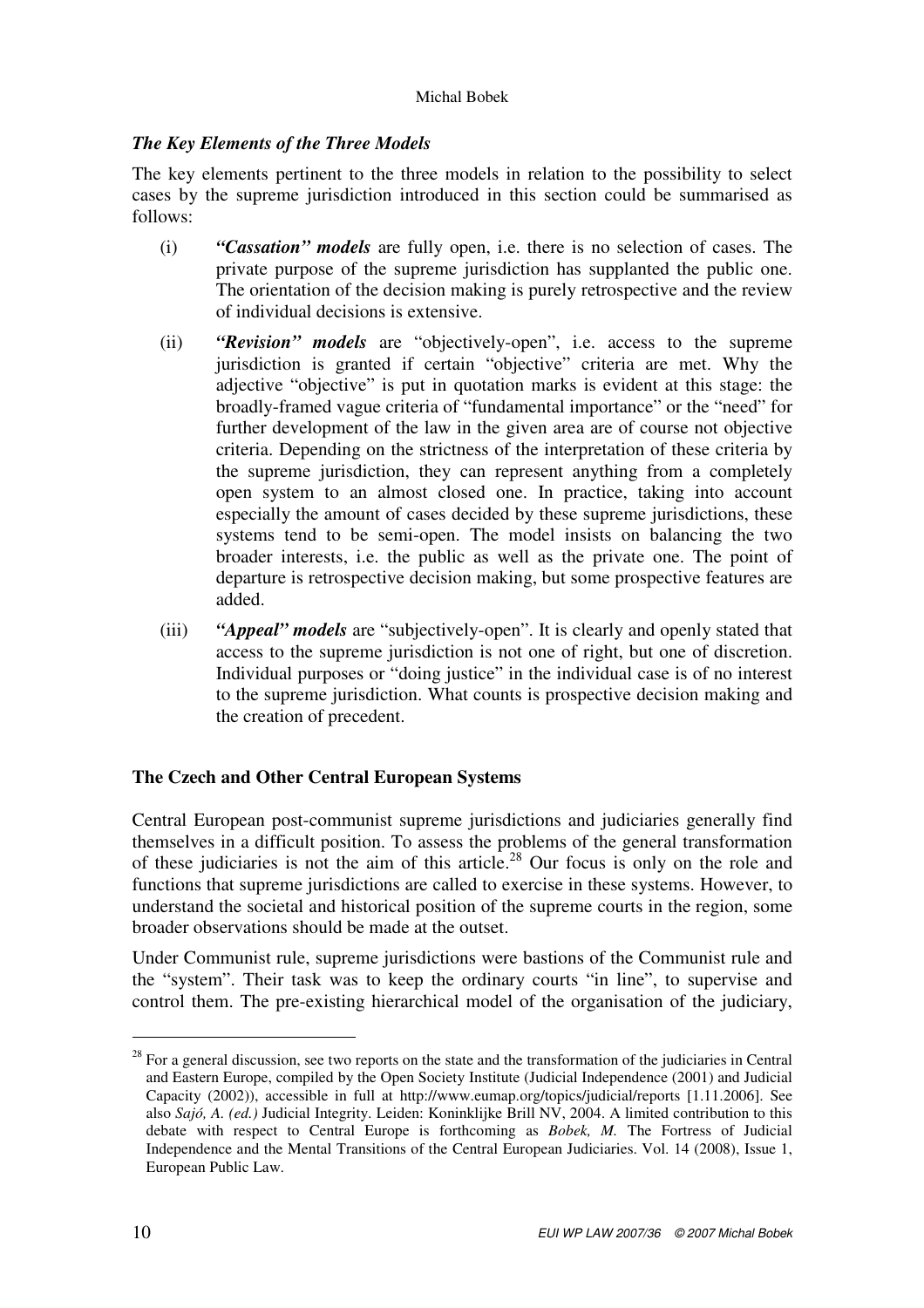inherited from the era of the Austrian monarchy, was, behind the Iron Curtain, converted into a tool of close supervision and control of the judiciary. Supreme jurisdictions under Communist rule were typically staffed with the more senior career judges, loyal to the Communist party, who "could be relied on".<sup>29</sup>

The supervisory powers of supreme jurisdictions in Central Europe went beyond the extensive review of individual decisions of lower courts. A feature which, following the Soviet model, was introduced in these systems in the 1950's was the power of the supreme jurisdiction to issue binding guidelines, interpretative statements concerning important legal questions.<sup>30</sup> This power could be exercised completely *in abstracto*, i.e. with no relation whatsoever to an individual case pending before the supreme, or any other, jurisdiction. The adoption of a guideline could be suggested by the judges but also by the minister of justice. Interestingly, quite a few of the supreme jurisdictions in the region have kept these "quasi-legislative functions", highly questionable in terms of the separation of powers, even after the 1989 revolution.<sup>31</sup>

Supreme courts and the judiciary generally entered the post-revolution transformation times with very little or no credit. The distrust towards the judicial system is widespread. This might not be fully applicable in the case of Poland, where the supreme judicial corps was to a large extent replaced,  $32$  it holds true, however, for most of the other post-Communist jurisdictions, most notably for the Czech Republic and Slovakia. A wide-spread distrust towards the ordinary judiciary was evidenced by two broader developments in the judicial systems.

Firstly, the first half of the 1990's witnessed a great "boom" in legal remedies. These were put in place partly because of the introduced judicial "rehabilitations", which was a way of re-opening final judgments from the Communist times that were adopted illegally, often many years before. But the wave of remedies did not stop there. Other extraordinary remedies, extraordinary appeals and complaints were put in place, in the somewhat naive vision that more remedies will mean more justice and will avoid

 $^{29}$  As a former dissident lawyer and the post-1989 Chief Justice of the Czech Supreme Court and later Minister of Justice, Dr. Otakar Motejl, notes in his memoirs, that when he was appointed a justice to the then Czechoslovak Supreme Court for a short period during the so-called Prague Spring (1968), he was the only judge there who was not a member of the Communist Party. In: *Kalenská, R*. LEXikon Otakara Motejla [Otakar Motejl´s LEXicon]. Nakladatelství Lidové noviny: Prague, 2006, at p. 327.

<sup>30</sup> Further see *Kühn, Z., Bobek, M., Pol*č*ák, R. (eds.)* Judikatura a právní argumentace [Case law and Legal Reasoning]. Auditorium: Prague, 2006, at p. 49 and f.; *Kühn, Z.* The Authoritarian Legal Culture at Work: The Passivity of Parties and the Interpretational Statements of Supreme Courts. Vol. 2 [2006] Croatian Yearbook of European Law & Policy 19, at p. 23 – 25. Interestingly, other jurisdictions, most notably France, have returned to the possibility for supreme jurisdiction to issue binding guidelines for lower courts following a request from the lower court judges ("*saisine pour avis*"). See In: *Yessiou-Faltsi, P. (ed.),* cit. above, n. 2, p. 52.

<sup>&</sup>lt;sup>31</sup> The Czech Supreme Court as well as the Czech Supreme Administrative Court are still entitled to adopt interpretative statements in the interest of "the unity of decisional practice of lower courts" - § 14 s. 3 of the zák. č. 6/2002 Sb., *o soudech a soudcích* [Law no. 6/2002 Coll., on Courts and Judges] and § 12 s. 2 of the zák. č. 150/2002 Sb., *soudní* ř*ád správní* [Law no. 150/2002 Coll., the Code of Administrative Justice].

<sup>&</sup>lt;sup>32</sup> Sadurski, W. Rights Before Courts. A Study of Constitutional Courts in Postcommunist States of Central and Eastern Europe. Springer: Dordrecht, 2005, p. 43.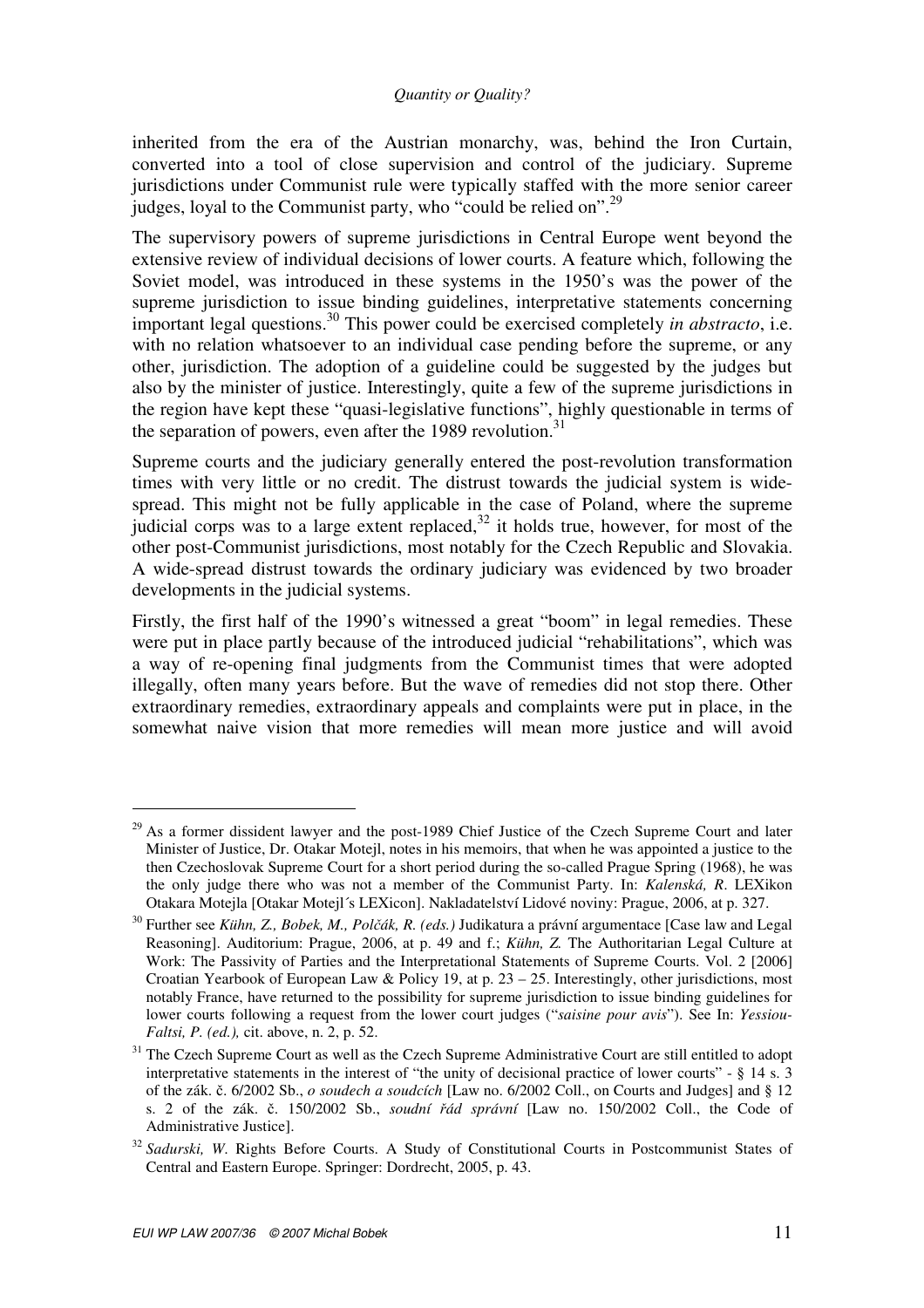illegality and injustice done by the judicial system in the previous years.<sup>33</sup> This entailed. *inter alia*, very broad access to the supreme court(s): the courts could be seized not only by appeals for revision by the individuals, but also by extraordinary appeals lodged by the minister of justice "in the interest of legality" or by special complaints of illegality.

The second significant feature for the position of supreme jurisdictions in the Central European region is the advent of constitutional courts. All the countries in the region established a free-standing, specialised and concentrated constitutional judiciary/court. Why this model was adopted is open to debate: apart from the obvious historical roots<sup>34</sup> and a strong German influence, distrust towards the old Communist judiciary was also voiced, at least in the case of the then Czechoslovakia. The post-Second World War constitutional courts can be said to be tools of judicial transition. Their crucial function is to safeguard and enforce the provisions of the new constitution vis-à-vis the old, be it post-Communist or somewhat earlier post-Nazi government as well as judiciary. These constitutional courts were often given the power to review individual judicial decisions, including final decisions of supreme courts, by means of individual constitutional complaints. As will be discussed further below on the example of the Czech Republic, this power turns the constitutional courts into powerful actors that can greatly influence the role and functions of (until then) supreme jurisdictions within the legal system.

# *Access to the Supreme Court in the Matters of Civil Justice*

With the notable exception of Estonia,  $35$  most of the post-communist countries after the 1989 revolution find themselves coming back to variations of the German revision model.<sup>36</sup> This is not surprising – at least the Central European countries can be said to belong to the Germanic/Austrian legal family and other countries in the region are under a distinct Germanic influence.

The same is true of access to the Czech Supreme Court (hereinafter also the "CSC") in matters of civil justice. The original model adopted in a major reform of civil justice in  $1991<sup>37</sup>$  was a strange mixture of the cassation and revision model. On the one hand,

<sup>&</sup>lt;sup>33</sup> As observed by Otakar Motejl when reflecting on the legislative reforms of judicial procedure and role of supreme courts in the early 1990's, in which he participated, In: *Motejl, O.* Nejvyšší soud – nejvyšší spravedlnost? [Supreme Court – Supreme Justice?] In: *Šimí*č*ek, V. (ed.)* Role nejvyšších soudů ve sjednocující se Evropě - čas pro změnu? Mezinárodní politologický ústav, Masarykova univerzita: Brno, 2007, p. 87.

<sup>&</sup>lt;sup>34</sup> For instance, the pre-Second World War Czechoslovakia had one of the first constitutional courts in the world, established, under the clear influence of Hans Kelsen, already in 1920.

<sup>&</sup>lt;sup>35</sup> Estonia has, perhaps under the Finnish and Swedish influence, opted for a quite particular model of supreme jurisdiction. The Estonian Supreme Court (*Riigikohus*) is composed of four chambers (Civil, Criminal, Administrative and Constitutional), and leave to appeal is required for bringing a case before the court. According to the statistics available on the website of the Court (www.nc.ee), in 2003, the leave was granted in 22 % of civil petitions and in 17,5% of administrative petitions.

<sup>&</sup>lt;sup>36</sup> Cf. a solid overview of the functions and competences of supreme jurisdictions in the post-Communist Europe in the proceedings of Second meeting of presidents of supreme courts of Central and Eastern European Countries, Pärnu, Estonia, 22 – 25 October 1996, published as "*The Competences of Supreme Courts*". Council of Europe Publishing: Strasbourg, 1998 and also the respective national reports in: "*Judicial Organisation in Europe*". Council of Europe Publishing: Strasbourg, 2000.

 $37$  Done in a fragmentary fashion by numerous partial amendments over the years following the revolution, the major amongst them being zák. č. 519/1991 Sb., *kterým se m*ě*ní a dopl*ň*uje ob*č*anský*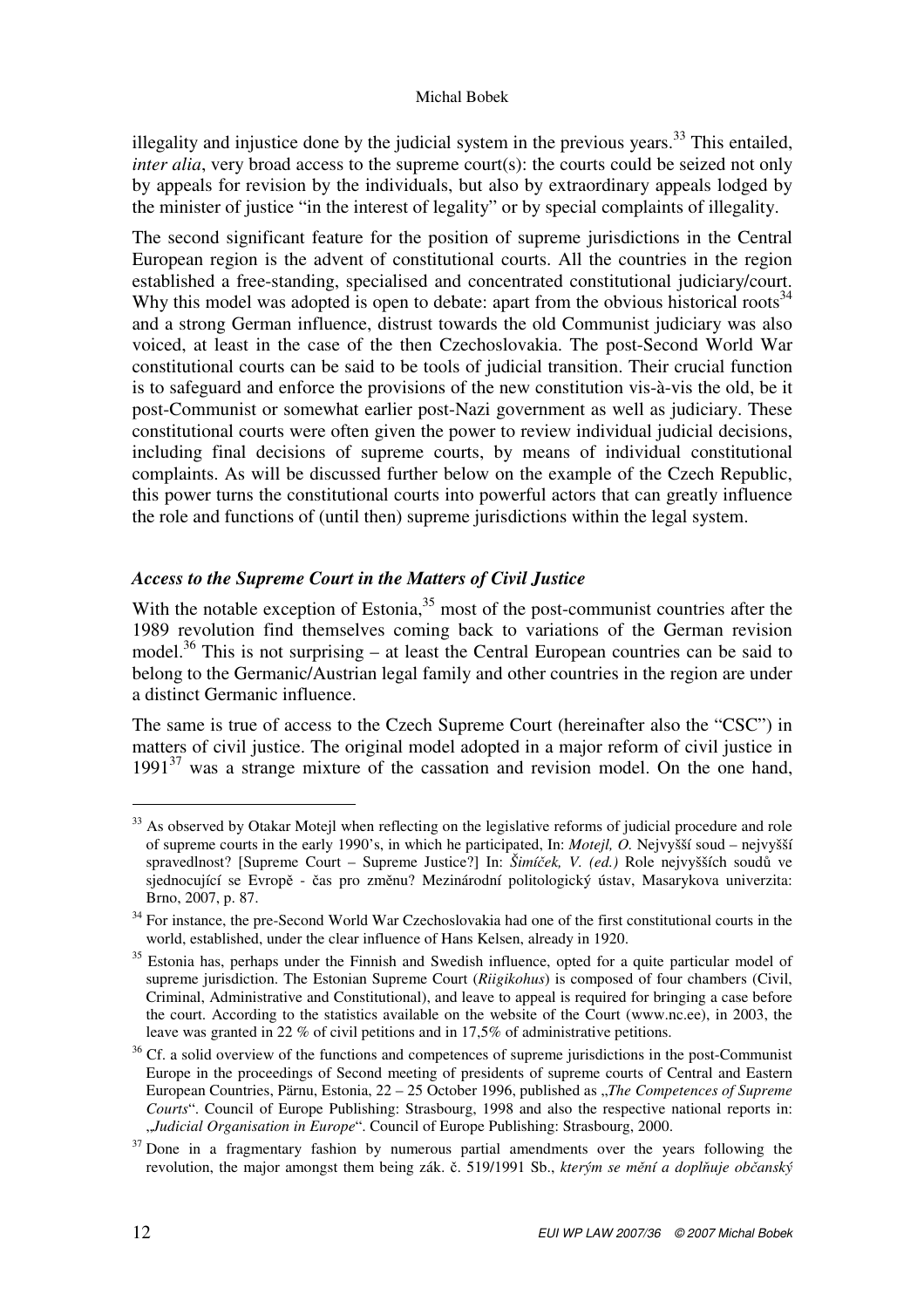access to the CSC in civil appeals (revision) was limited to casuistic categories, which, however, still resembled the German revision model: once one of the objective conditions was met, access to the CSC was granted. The conditions included various types of grave faults in procedure,  $38$  divergences in legal assessment of a case between the first instance court and the court of appeal and a broader category of cases where the appellate court certified that the case is of fundamental legal importance.<sup>39</sup> This latter category thus included the germ of some subjective assessment of the legal significance of the appeal to the CSC. On the other hand, however, the powers of the CSC were limited to either affirming or quashing the decision of the appellate court: the CSC could not, as in the ideal revision model described above, replace an appellate court judgment by its own.<sup>40</sup>

A major reform of civil revisions to the CSC was carried out in the year 2000. The newly framed § 237 o. s. ř., which stands with only minor amendments until today, provides for two general scenarios in which a revision against a judgment of a court of appeal is admissible:

- (i) there is a *divergence in legal opinions* between the decisions of the court of first instance and the appellate court in the individual case at hand;
- (ii) the Supreme Court reaches the decision that the legal question raised is of *fundamental legal significance*.

The broad category of a question of "fundamental legal significance" is narrowed down by the legal definition of this concept found in § 237 s. 3 o. s. ř. : *"The decision of the appellate court is of fundamental legal significance especially if it deals with a legal issue that has not yet been resolved in the decisions of the Supreme Court or if it deals with a legal issue on which opinions of the appellate courts and the Supreme Court diverge, or if it resolves a legal question in contradiction with the substantive law."*

At first glance, the overall impression is one of a classical revision model: conflicts in legal opinions of lower courts, novelty and/or fundamental importance of the legal question seem to be the guiding principles. The public functions, advanced by these categories, are, however, somewhat undermined by the last category: a revision shall be admissible if the decision of the appellate court is in "*contradiction with the substantive law*". This category goes in the opposite direction from all the other ones. It is about private interests and the review of the correct application of the law in the individual case. The wording of this category is, additionally, extremely broad: it is hard to find anything that, provided the legal opinions of the appellate court and the CSC diverge, cannot be said to be "*in contradiction with the substantive law*".

<u>.</u>

*soudní* ř*ád a notá*ř*ský* ř*ád* [Law no. 519/1991 Coll., Law Amending the Code of Civil Justice and the Notary Code].

<sup>38</sup> The then § 237 of the zák. č. 99/1963 Sb., *ob*č*anský soudní* ř*ád* [Law no. 99/1963 Coll., the Code of Civil Justice, hereinafter o.s.ř.].

<sup>39</sup> The then §§ 238 and 239 o.s.ř.

 $40$  The then  $\delta$  243b o.s.f.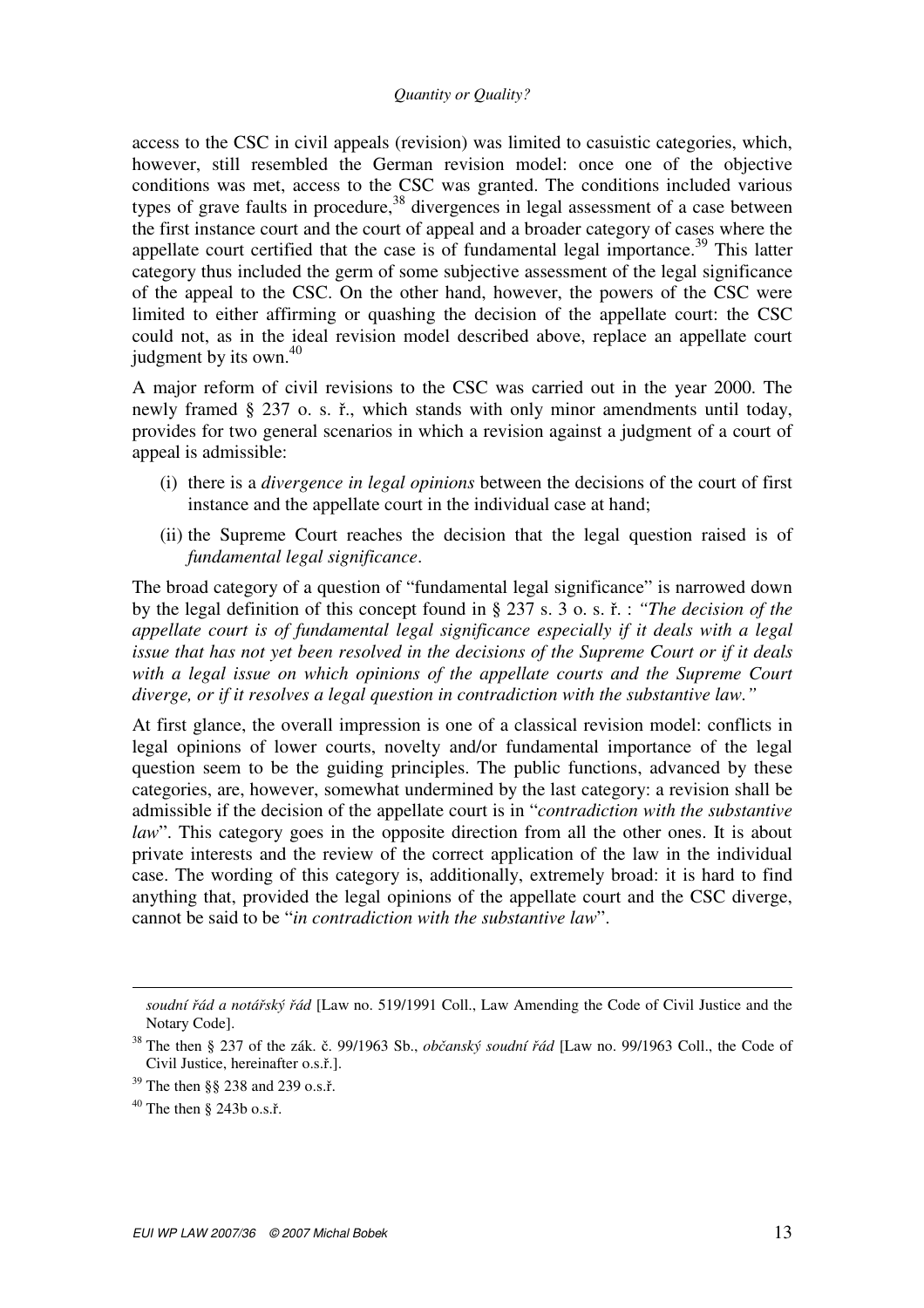Since 2000, the last category has been the genuine "Achilles' heel"<sup>41</sup> of the original intent to bring about a stronger filtration of revisions to the CSC and to accentuate the public purpose of the civil revision. What is or is not in contradiction with the substantive law can be interpreted very broadly. The debate on the presence of broader (public) purposes of a revision gets soon diluted by mechanical considerations as to whether or not the appellate court applied the law "correctly". The CSC soon started to exercise an almost full appellate jurisdiction.

In broader contextual terms, the fate of revisions in civil matters demonstrates the uneasiness the continental, or more precisely Germanic, legal cultures might have with fully and openly recognising that the task of supreme jurisdictions is public and not private in nature. They often try, in the search for a compromise, to reconcile both by mixing public and private purposes in the conditions for admission to the supreme judicial level. This never works: the supreme jurisdiction is soon swamped with revision of individual cases and the public purpose gets submerged. This has been the fate of the Czech revisions in civil matters as well: in the last three years, the CSC rendered approximately 3000 decisions annually in requests for civil revisions every year. $42$ 

This number would not be that fatal if the number of decisions indicated just the number of requests for a revision to be heard, but did not represent the number of cases in which the court was obliged to give reasons for its decisions. This number, however, includes also orders denying the revision, which form some 90 % of the total number of decisions rendered. However, even in cases when the revision was denied, the CSC gave reasons in its order disposing of the case as to why the revision was denied. Such an order is typically  $8 - 10$  pages long, the longest part of which is devoted to recounting the previous procedure, which is then followed by a rather standardised explanation as to why the issue raised is of no fundamental legal significance and, more importantly, why the appellate court did not err in its assessment of the substantive law.

This is yet another weak point of the revision system as currently in place in the Czech legal system. In a system where access to the CSC is conceived as one of a subjective right, provided that some "objective" conditions are met, there is a correlating duty of the court to give reasons why it came to the conclusion that these objective conditions were not met. The cassation system understands access to the supreme jurisdiction as one of right. Contrastingly, the appeal model clearly does not. The position of the revision system with respect to this question is somewhat ambiguous: the predominant answer might be that there indeed is, subject perhaps to statutory limitation, a right of access to the supreme jurisdiction.

This statement, however, conflicts with the overarching interests and purposes of the supreme jurisdictions under the revision model. On the one hand, one can clearly see a gradual strengthening of the public purposes orientation of the conditions for access to

 $41$  Cf. some of the calls for a narrower interpretation of what is in contradiction with the substantive law, made, *inter alia*, by the members of the Supreme Court, most notably *David, L.* Řešení právní otázky v rozporu s hmotným právem – Achillova pata přípustnosti dovolání [A Legal Solution in Contradiction with Substantive Law – The Achilles´ Heel of the Admissibility of a Revision]. Právník, 2003, vol. 10, pp. 990 and f.

<sup>42</sup> 2778 in 2004; 3131 in 2005; 3014 in 2006, with an overall deadlock of pending cases rising from 1400 in March 2004 to 2211 in December 2006 – statistics of the Supreme Court's judicial activity, accessible at www.nsoud.cz [last visited 20. 2. 2007].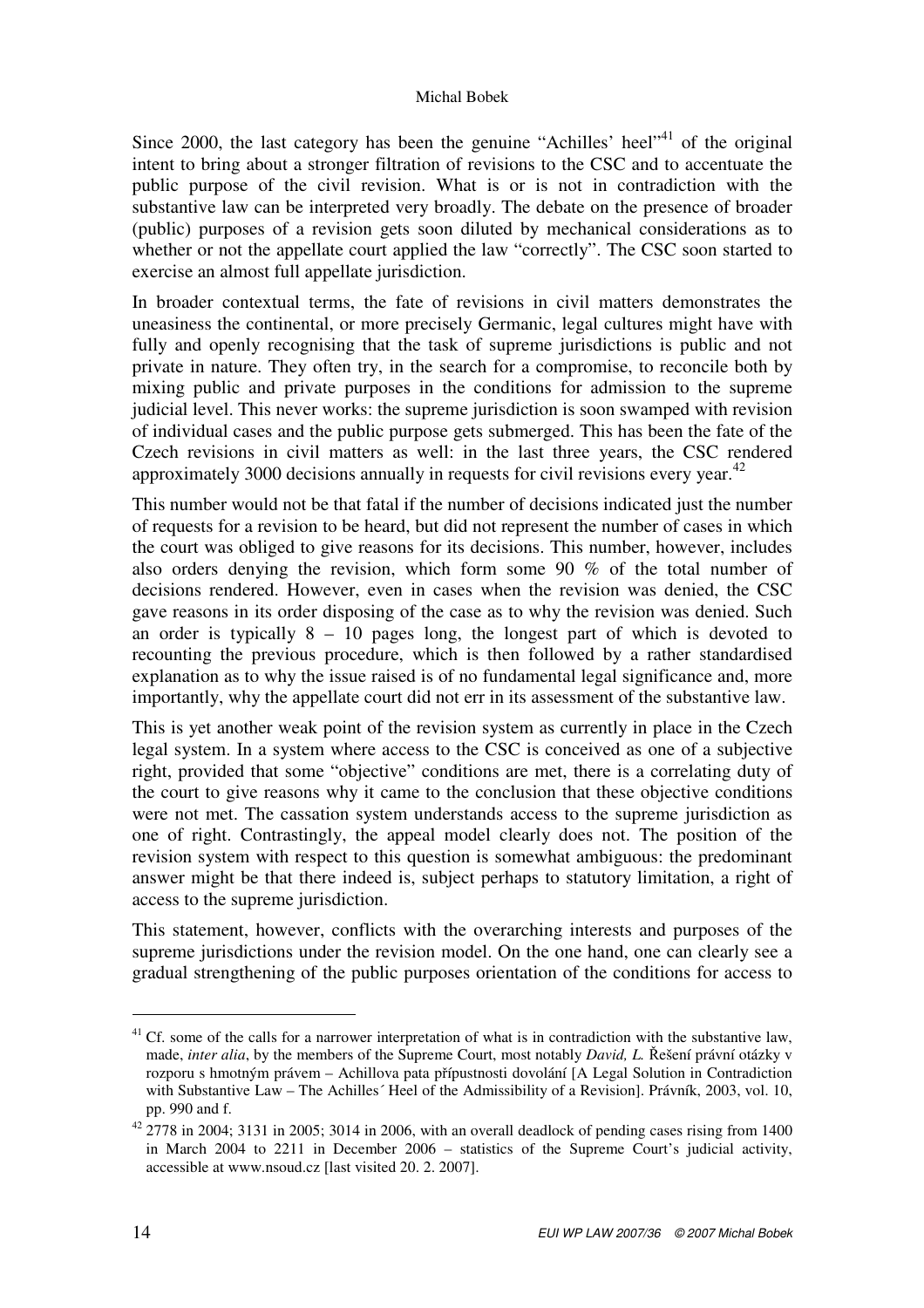the CSC. This draws the revision model closer and closer towards the appeal one. On the other hand, the procedural basis before the supreme jurisdiction remains trapped in the subjective right perception of access to it: this pulls the system back in the contrary direction, towards the cassation model. This is precisely the current weak spot of the Czech revision model, which could otherwise be seen as a compromise between the two "extreme" solutions: the drive towards the appeal model is undermined by the procedural roots of the cassation one. This means, in practical terms, that albeit the CSC might nominally have some discretion in selecting the cases under the revision model, most notably in the form of interpreting what is a question of fundamental legal significance and so on, the realisation of this discretion is compromised by the fact that it has to give reasons for its decision to deal with case A and not to deal with cases B, C or D. Within the procedural framework of the Czech civil revisions, the CSC judges and their law clerks spend the vast majority of their time writing reasoned orders in those 90 % of cases, where they decide not to grant a revision, i.e. in cases, which have zero public purpose.

A logical step at this point would be to dispense with the duty to state reasons in cases when the revision is not granted. The time and resources of the court would then not be spent on useless reasoning as to why a revision is not admissible and would instead be channelled into a more in depth analysis of those cases which are admissible. This is, however, a more fundamental step than it appears at first glance. This very step might be seen as genuinely crossing the line between the revision and the appeal model. It would give the supreme jurisdiction complete discretion as to what cases it wishes to hear. Once the reasoning requirement is abandoned, one also lets fall the notion that access to the supreme jurisdiction is based on "objective" criteria set out in the law, which can be said to correspond with a "subjective" individual right of access, which then in turn requires reasons to be given explaining why, under the circumstances, the claimant's case does not qualify for revision.

This final step was attempted. One of the amendments to the Code of Civil Justice in  $2000$ ,<sup>43</sup> passed at the same time that the above-described new criteria for civil revisions to the CSC were adopted, provided also that an order denying revision because the application raises no question of fundamental legal importance need not be reasoned. This amendment was struck down by the Czech Constitutional Court (hereinafter also the "CCC"). In a sweeping (plenary) decision,<sup>44</sup> the CCC held that the abolition of the duty to give reasons as to why a revision is not admissible constitutes an unconstitutional violation of the individual right to the judicial protection, guaranteed by Art. 36 s. 1 of the Czech Charter of Fundamental Rights and Basic Freedoms.<sup>45</sup> The main arguments levelled by the CCC against the selection of cases in civil revisions generally and the abolition of the duty to give reasons for a denial of a revision specifically can be regrouped into the following categories:

<sup>43</sup> § 243c s. 2 o.s.ř., introduced by zák. č. 30/2000 Sb., *kterým se m*ě*ní zákon* č*. 99/1963 Sb., ob*č*anský soudní* ř*ád* [Law no. 30/2000 Coll., Law Amending the Code of Civil Justice].

<sup>44</sup> Judgment of the Constitutional Court of 11 February 2004, case no. Pl. ÚS 1/03, Sb. n. u. US, sv. 32, č. 15, str. 131 [Collection of the Decisions of the Constitutional Court, hereinafter also CDCC, vol. 32., no. 15, p. 131] published also in the Collection of Laws as no. 153/2004.

<sup>45</sup> Art. 36 (1) Charter provides that *"Everyone may assert, through the legally prescribed procedure, his rights before an independent and impartial court or, in specified cases, before another body."*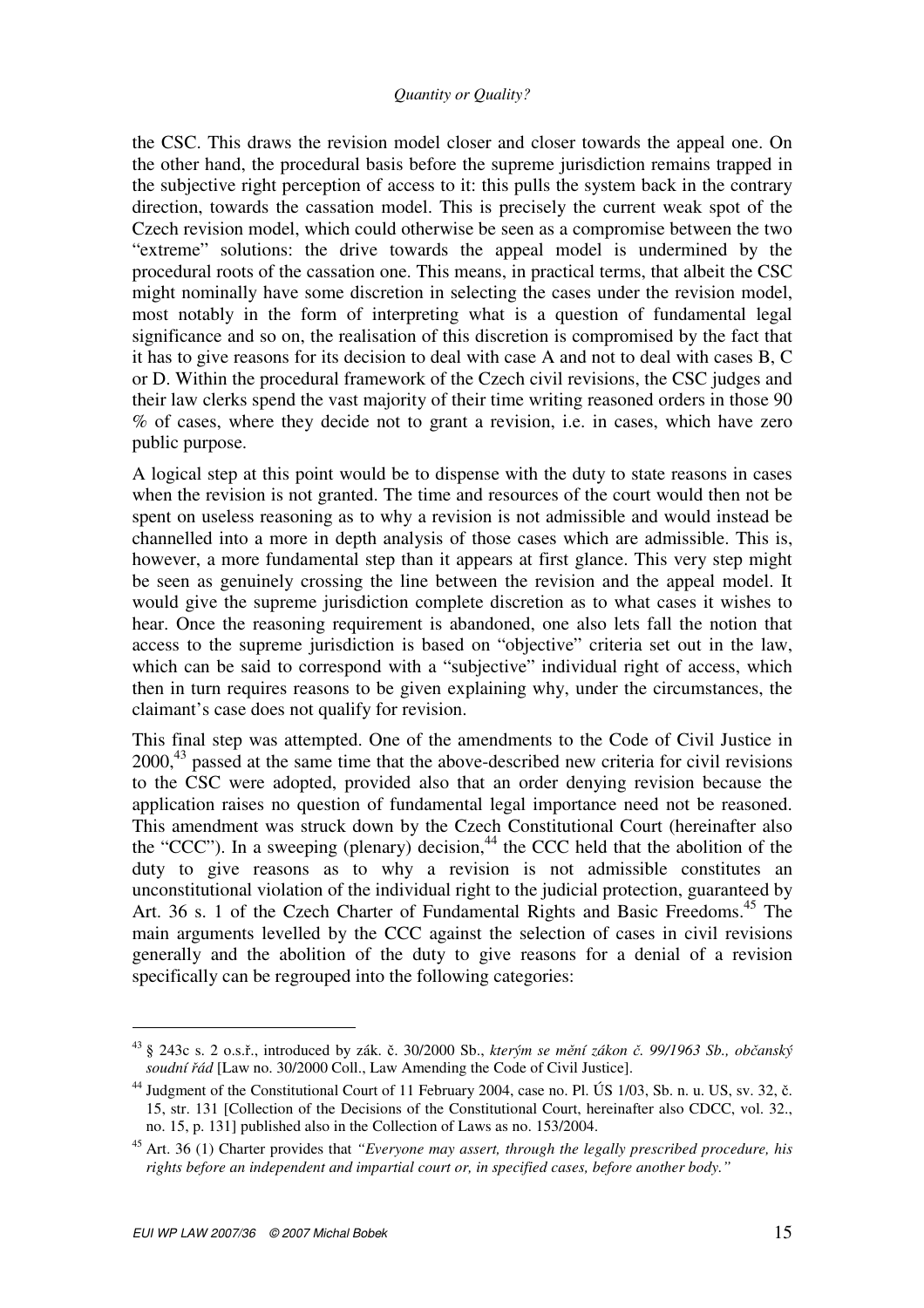- (i) It denies the fundamental right of access to court.
- (ii) It violates the principle of equality between individual applicants.
- (iii) The absence of the duty to give reasons negates the private purpose of the revision and reduces the individual applicant to a "supplier of material" for the unification of the case-law.
- (iv) The absence of the duty to give reasons may lead to arbitrary judicial decision-making. It might be misused as a tool for less responsible judges in their efforts to dispose of cases.

These arguments will be subject of a detailed discussion below.<sup>46</sup> What is important at this stage is to highlight the repeatedly uncompromising stance of the CCC to the Supreme Court's and also the legislature's effort to limit access to the CSC, be it in terms of procedure (absence of reasons given for a refusal to hear a revision), or in terms of the substantive criteria of selection. The CSC efforts of a more restrictive interpretation of the revision admissibility criteria, be it in civil as well as criminal revisions, have also been repeatedly rejected by the CCC. $47$ 

# *Access to the Supreme Administrative Court*

Another attempt to redefine the role of a supreme jurisdiction came from the Czech Supreme Administrative Court (hereinafter also the "SAC"). Czech administrative justice as a separate jurisdiction is a new one.<sup>48</sup> It is a two-instance system: special administrative divisions of regional courts act as administrative courts of first instance; the SAC is the court of last instance. The cassational complaint (*kasa*č*ní stížnost*) is the remedy against a final decision of a regional court. Despite its name and its label as an "extraordinary remedy", the cassational complaint is in fact a very "open" remedy, being much closer to a full appeal than to a civil revision.

This broadly conceived access to the SAC resulted, soon after the creation of the Court, in a considerable influx of cases.<sup>49</sup> The most troublesome was the exponential increase of cassational complaints in cases concerning asylum seekers, which soon reached thousands of new cassational complaints every year.<sup>50</sup> Most of these complaints had not other purpose than to prolong the stay of the asylum seeker in the country: as long as the

<sup>46</sup> See below, point III. 1.

<sup>&</sup>lt;sup>47</sup> Apart from the judgments no. Pl. ÚS 1/03, quoted above, n 44, see also judgment of 15 July 2004, case no. II. ÚS 594/02, CDCC, vol. 34, no. 99, p. 57; judgment of 23 June 2004, case no. I. ÚS 492/03, CDCC, vol. 33, no. 82, p. 297; judgment of 28 July 2004, case no. I. ÚS 599/03, CDCC, vol. 34, no. 105, p. 107 and the judgment of 18 August 2004, case no. I. ÚS 55/04, CDCC, vol. 34, no. 114, p. 187.

<sup>48</sup> As from 1. 1. 2003, with the entry into force of zák. č. 150/2002 Sb., *soudní* ř*ád správní* [law no. 150/2002 Coll., Code of Administrative Justice]. However, even before the establishment of the separate system of administrative justice, limited judicial review was performed by civil courts.

<sup>49</sup> About 3000 cases in 2003, 4722 cases in 2004, 4550 in 2005 (SAC´s statistics available at www.nssoud.cz).

 $50$  From 409 cassational complaints in asylum matters in 2003 to 3124 complaints in 2004. Futher see *Baxa, J., Mazanec, M.*, Správní soudnictví ve věcech azylových. Rozbor recentního a současného stavu u Nejvyššího správního soudu [Administrative Justice in Asylum Matters. Analysis of the Recent Situation before the Supreme Administrative Court]. Soudce, 2005, vol. 4, pp. 23 – 30.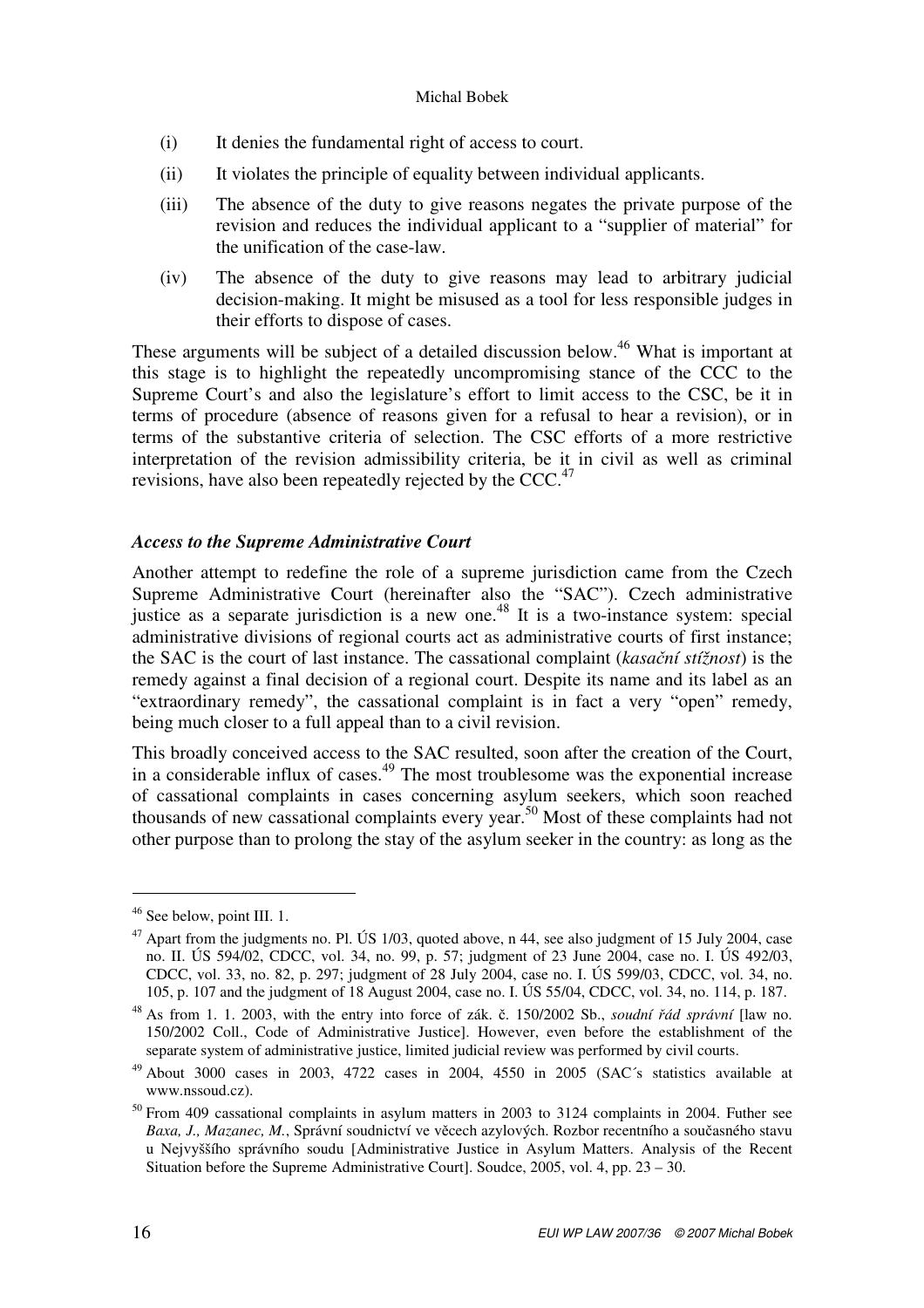decision of the Court was pending, the asylum seeker could not be deported.<sup>51</sup> The area of cassational complaints in asylum matters thus called for a speedy reform of access to the SAC. From amongst the models contemplated, a quite radical solution was eventually adopted. The new  $\S$  104a of the Code of Administrative Justice<sup>52</sup> provides that:

- *(1) The Supreme Administrative Court shall reject a cassational complaint in asylum matters, if its significance does not extend substantially beyond the individual interest of the complainant.*
- *(2) An order rejecting a cassational complaint under section 1 requires the unanimity of all members of the chamber.*
- *(3) An order under section 1 need not be reasoned.*

This new provision clearly departs from the traditional revision model: the "objective" conditions are replaced by one very broad criterion to assess whether the complaint goes "*substantially beyond the individual interest of the complainant*". This signifies a clear recognition of the public purpose component in the model of access to the SAC. A mere private individual interest to further litigate is not sufficient: there must be a "public" dimension to the individual complaint. The departure from the duty to give reasons is also significant, as is the requirement that, in rejecting a complaint, the chamber must act unanimously.

In a series of recent decisions, the SAC laid down the categories as to when an individual cassational complaint will go "substantially beyond the individual interest of the complainant". These will be typically the case in which:

- (i) The question of law raised by the complaint has not yet been resolved by a decision of the SAC (novelty of the question).
- (ii) There is divergence in the case-law on the question of law raised.
- (iii) There is established case-law on the question of law raised, but the SAC intends to change its case-law.
- (iv) The decision of the regional court suffers from a fundamental error in the legal assessment of the case, which had impact on the substantive outcome of the case. This excludes mere faults in procedure with no impact on the outcome of the case.<sup>53</sup>

In the up-to-date practice of the SAC, the Court generally gives reasons for rejecting the cassational complaint. This means that so far, it has not realised the opportunity given to it by the s. 3 of the § 104a s.ř.s. This practice of the SAC is striking: albeit the legislature has expressly granted it the right to select the cases to be heard, in a fashion

<sup>&</sup>lt;sup>51</sup> Similar problems with judicial protection in asylum matters are common to many Member States of the European Union – cf. the proceeding of the colloquium of the Association of the Councils of State and the Supreme Administrative Jurisdictions of the European Union, held on 20 – 21 June 2005 in Brussels with the title: *"Procédures judiciaires en matiére de contentieux des etrangers et des réfugiés"*, available online at http://www.juradmin.eu/seminars/q\_a\_2005.pdf [last visited 3. 3. 2007].

<sup>52</sup> Zák. č. 150/2002 Sb., *soudní* ř*ád správní* [Law no. 150/2002 Coll., Code of Administrative Justice], hereinafter also "s.ř.s.".

<sup>53</sup> Cf. e.g. order of the SAC of 26 April 2006, case no. 1 Azs 13/2006-39, č. 933/2006 Sb. NSS or order of 4 May 2006, case no. 2 Azs 40/2006-57, both accessible at www.nssoud.cz.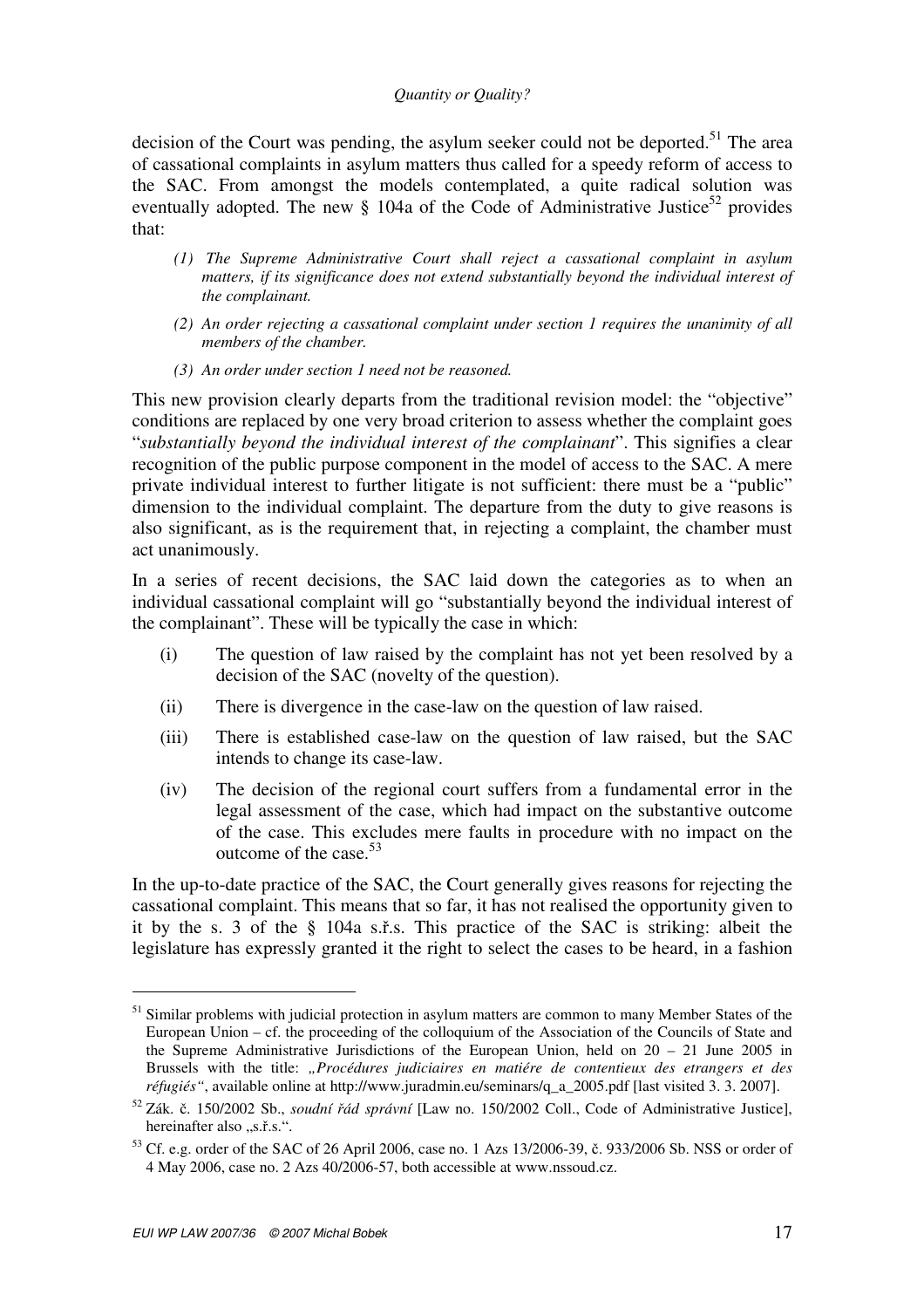similar to the appeal model, the SAC has judicially re-interpreted this model as meaning in fact the revision one. The categories as to when an individual complaint extends substantially beyond the individual interest of the complainant, as interpreted by the SAC, strongly resemble the classical revision categories, especially the fourth category: fundamental error in law committed by the lower court. Why is the SAC acting in this strange way, which negates the change in the law adopted by the legislature? Why is it pushing the envisaged appeal model back into the revision box?

The answer is apparent from the above-outlined history of civil revisions. The Czech Constitutional Court clearly stated that the CSC must give reasons for its denial of revision, be it in a very brief form. Absence of reasons for rejecting an application for revision to the CSC is unconstitutional. It is clear that the SAC, by giving at least some, albeit sometimes rather concise reasons, is protecting itself against a similar reaction by the CCC as far as the selection of cassational complaints in asylum matters is concerned. It is thus the legal opinion of the CCC that prevents any change in this area, and both Czech supreme courts are mindful of that.

# **Constitutional Courts: How Do They Fit into the System?**

The advent of constitutional courts in the 1990s in the former Soviet bloc meant that a new institution was created within the established system of the organisation of justice. Some supreme jurisdictions accepted the new institution fairly well.<sup>54</sup> Others had and are still having some difficulties accepting the strange new "political" body calling itself a court. The latter category includes also the Czech Republic.<sup>55</sup>

In theory, constitutional courts in Central Europe, modelled on the German *Bundesverfassungsgericht*, are supposed to act as the protectors of the new constitution and its values. Their jurisdiction should be limited to the question of constitutionality. The practice is, however, somewhat different: there are two institutional factors which gradually turn the Constitutional Courts in Central Europe into genuine supreme jurisdictions for all areas of law.

Firstly, some of the Central European constitutional courts have been given the power of hearing individual constitutional complaints against last instance decisions of ordinary courts.<sup>56</sup> This means that final judgments, from whatever echelon of the judicial hierarchy, can be reviewed by the Constitutional Court. Secondly, none of the Constitutional Courts in Central Europe, including its forebear, the German *Bundesverfassungsgericht,* was ever able to define what is a question of constitutional

<sup>&</sup>lt;sup>54</sup> The one example of "success" being Poland and the "positive" competition between the three Polish highest jurisdictions which one of them will be more "activist" in constitutional interpretation. See *Garlicki, L.* Constitutional Courts versus Supreme Courts. I•CON, Vol. 5, no. 1, 2007, pp. 44–68, at p. 58 and 59.

<sup>&</sup>lt;sup>55</sup> The CSC has repeatedly declined to follow some of the CCC's case-law. Further on this point, see e.g. *Kühn, Z.* Making Constitutionalism Horizontal: Three Different Central European Strategies. In: *Sajó, A., Uitz, R.* The Constitution in Private Relations: Expanding Constitutionalism. Eleven International: Utrecht, 2005, pp. 236–240.

<sup>&</sup>lt;sup>56</sup> Most notably the CCC (Art. 87 (1) (d) of the Constitution of the Czech Republic) and the Slovak Constitutional Court (Art. 127 of the Slovak Constitution)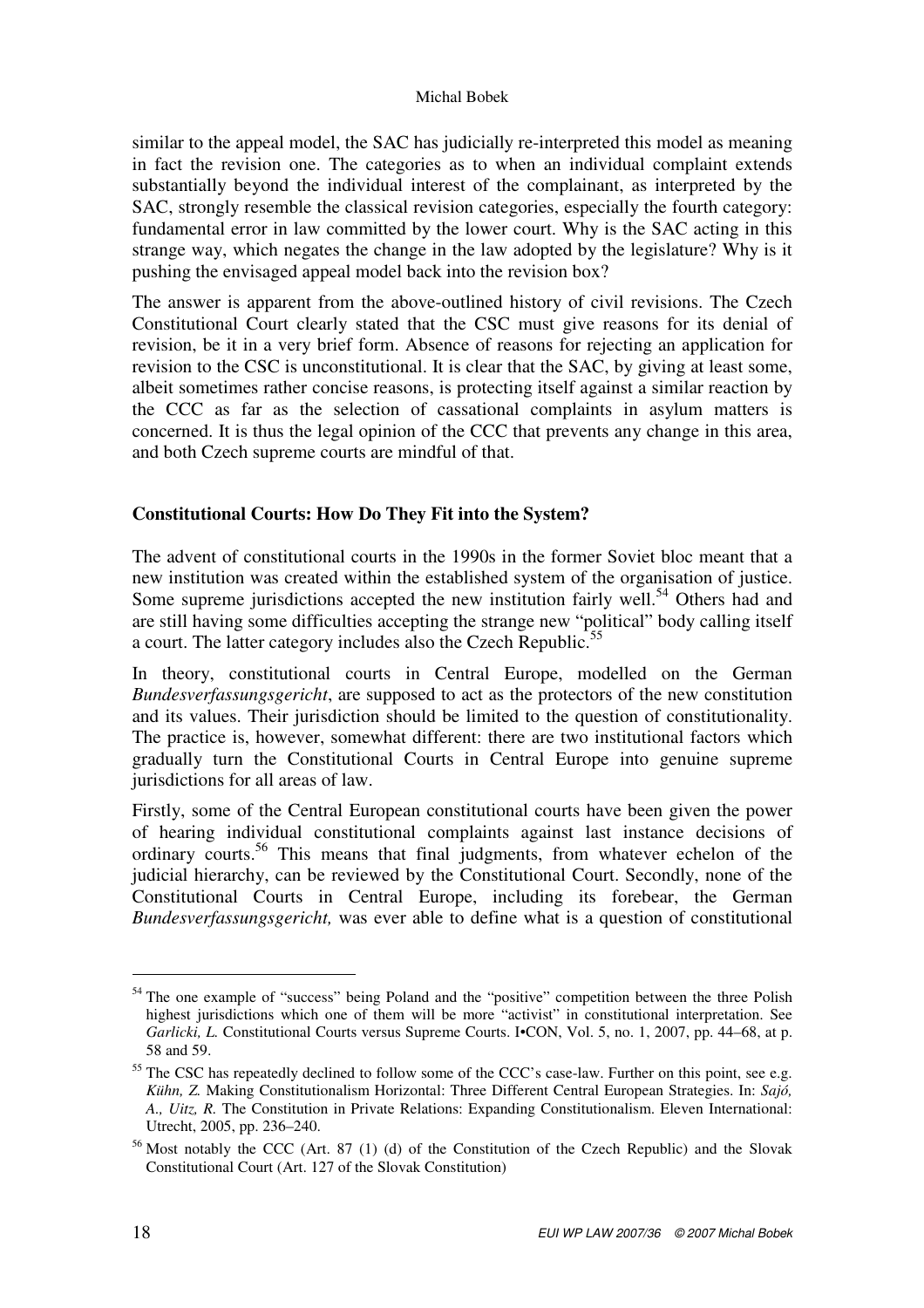significance, i.e. to define the scope of its own review. Every case and legal dispute can be rephrased in terms of constitutionality and fundamental human rights.<sup>5</sup>

These two factors turn the constitutional courts into de facto courts of last instance for all branches of law. About 30% of the annual docket of the CCC, which has now risen to more than 3000 new cases every year, are constitutional complaints against the last instance decision rendered by one of the supreme courts.<sup>58</sup> More than  $60\%$  of the remaining docket are complaints against final decisions by other courts.<sup>59</sup> Thus, in more than 90% of its activity, the CCC reviews final judgments of courts.

The negative position of the CCC in relation to the efforts of the CSC to regulate its docket in civil revisions can be traced back to this functional shift: it is evident that a *de facto* supreme jurisdiction, which has itself no formal filtration device of cases before it, would hardly allow its appellate courts to filter their docket. The underlying fear is that the cases rejected by both of the supreme courts would eventually arrive before the CCC and increase its already considerable and not manageable docket. These concerns are not clearly voiced in the case-law of the CCC, $60$  but expressed in the terms of constitutionality and the legal protection of the individual. The following section will firstly examine these claims. It then turns to the broader question as to whether the selection of cases before the CCC itself might be the solution to some of these problems.

# *Constitutionality of the Selection of Cases*

 $\overline{a}$ 

In its decision declaring the section of the Code of Civil Justice, which allowed the CSC to reject applications for revision without reasoning, unconstitutional, the CCC gave four reasons. The first and perhaps the strongest claim is that this power deprives the individual of the right of access to court. At the same time, the CCC admits that there is no right of access to the CSC *per se*: the revision is framed as an extraordinary judicial remedy. On the other hand, once such access is generally possible under the national legal system, the individual access to it must be guaranteed on a fair, equal and nonarbitrary basis. This means, *inter alia*, that in the interpretation and the practice of the

 $57$  As one member of the CCC put it in a personal interview with the author, virtually everything can be a constitutional question provided the respective constitutional document contains at least the following three basic rights: human dignity, right to a fair trial and the equality guarantee.

<sup>&</sup>lt;sup>58</sup> The figures obtained by the author on 20 March 2007 from the CCC's registry are as follows: in 2004, the total number of constitutional complaints filed was 2710, out of which 823 complaints (i.e. 30%) were contesting last instance decisions of either CSC or SAC. In 2005, the numbers were 2981 (total number of complaints) with 989 complaints against both supreme courts' decision (i.e. 33%). Finally, in 2006, the total number of complaints has risen to 3453 with 1082 complaints challenging final decisions of one of the supreme courts (i.e. 31%).

<sup>59</sup> In 2004, the number of constitutional complaints lodged against final decisions of courts of all instances with the exception of the both supreme courts (i.e. district, regional and high courts combined) was 1620 out of 2710 (i.e. 60% of the total docket); in 2005, it was 1819 complaints out of 2981 (i.e. 61%); in 2006, it was 2107 complaints out of 3456 (i.e. 61%).

 $60$  They are, however, voiced by some of the members of the CCC speaking extra-judicially, most notably by the Chief Justice of the CCC, Mr. Pavel Rychetský (for instance at a conference entitled *"Zákon o Ústavním soudu po t*ř*inácti letech: vznik, vývoj, problémy a úvahy de lege ferenda*" [The Law on the Constitutional Court 13 Years Later: the Origin, Development, Problems and Reflections on the Future], held in the Czech Senate on 18 May 2006).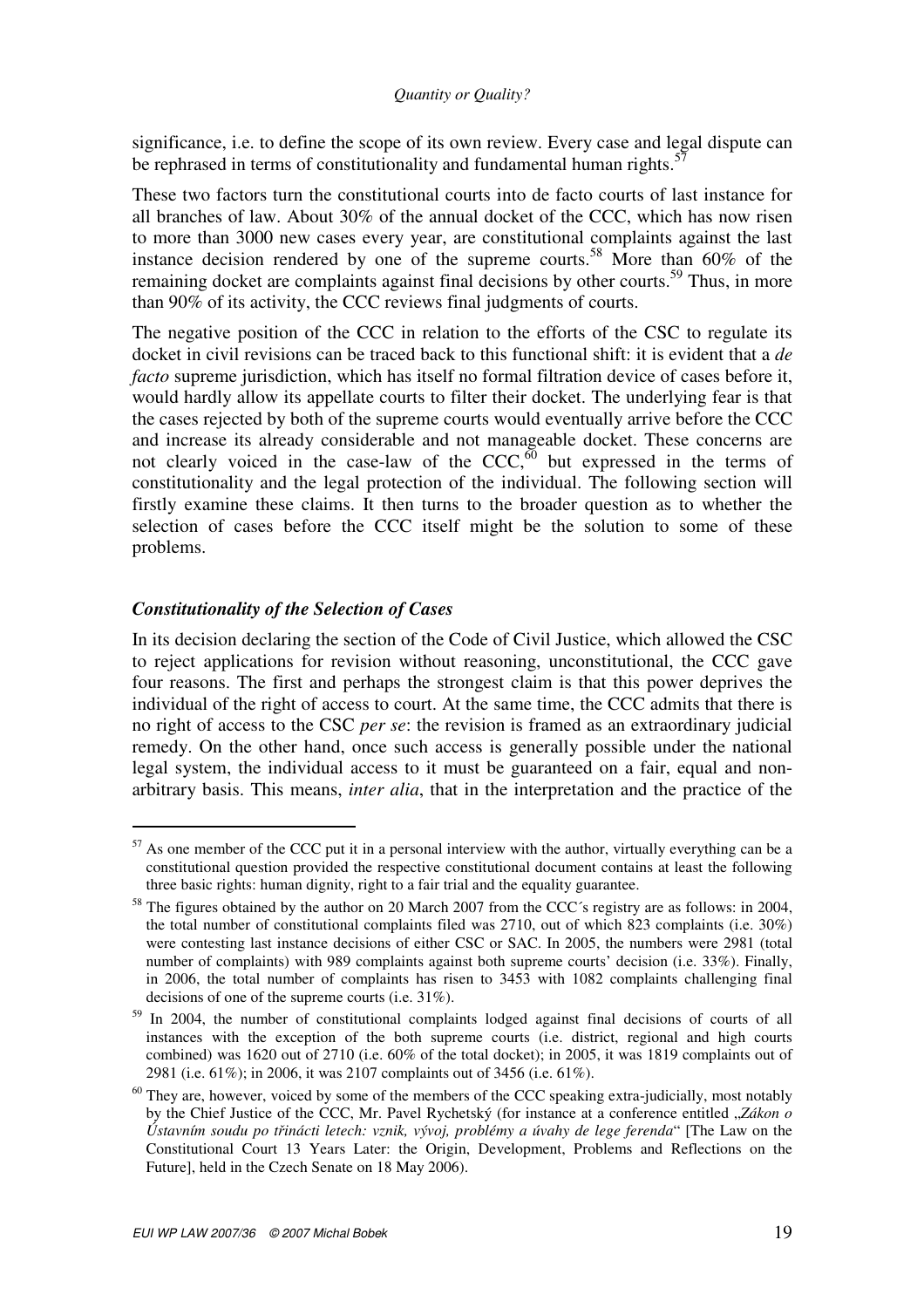extraordinary remedy, the CSC must also take into account the protection of subjective rights of the individual. $61$ 

This reasoning is problematic: on the one hand, the CCC agrees on the surface with the general proposition that there is no right of access to the  $CSC<sup>62</sup>$  But then, instead of logically concluding that where there is no right, there is no correlating duty on the part of CSC to state reasons, the CCC takes a step to the side and argues that once there is an extraordinary remedy in place, the individuals will pursue their private purpose in using this remedy and the CSC must protect their subjective rights of equal and fair access. This conclusion negates the starting proposition and creates a *de facto* subjective right of access to the CSC. It just rhetorically shifts the right from a clear right of access to a right to have the individual application for access processed in a fair and equal way, which includes providing reasons why the access was not granted.

An issue in its own right is also the question what really constitutes a right of access to a supreme court. Is it the right to submit a case for consideration or the right to have every case examined on merits by the supreme jurisdiction? If one were to argue that a genuine right to access requires the latter, then it is obvious that such a "right" is already being violated by the CSC as well as by the CCC itself on a daily basis: more than 90% of all applications to the CSC as well as constitutional complaints to the CCC are already today being rejected as manifestly inadmissible/unfounded, with often very summary reasoning that mostly recounts the previous procedure. One might really wonder what kind of individual protection is being offered by a superficial and skimming-like review of thousands of cases.

The equality argument is an intriguing one: does the selection of cases create inequality among individual applicants? The underlying question here would be what type of equality a judicial system is supposed to guarantee. Is it a formal or a more substantive vision of equality? The right of access of every individual to the supreme jurisdiction is a formalised vision of equality: irrespective of the importance and complexity of the legal questions raised, the application of every individual will be examined. A more material vision of equality might take into consideration the difference in the complexity of the dispute: to accord all cases the exact same treatment and to review again and again a trivial case of a bounced cheque as well as a complex wrongful birth dispute might in the end negate the very ideal of justice toward which a judicial system is supposed to strive: not all cases are alike and to treat them in that way would violate the requirement of (material) equality.

<sup>61</sup> Most strongly put in the judgment of 10 May 2005, case no**.** IV**.** ÚS 128**/**05, unpublished, available online at www.judikatura.cz, where the CCC stresses that the individual cannot be reduced to a "supplier of material" for the unification of the case-law.

 $62$  Referring also to the case-law of the European Court of Human Rights, which stated as far as the obligations of the Contracting Parties under Art. 6 (1) and Art. 13 of the European Convention are concerned that firstly, Contracting Parties are not obliged to provide more than one instance of judicial protection and, secondly, that limiting access to higher or supreme jurisdiction through a "leave to appeal" or other filtration devices is not contrary to the European Convention. See e.g. judgment of 17 January 1970, *Delcourt v. Belgium*, Series A no. 11, points 25 and 26; judgment of 13 July 1995, *Tolstoy Miloslavsky v. United Kingdom*, Series A no. 316, point 59; judgment of 16 October 2001, *Eliazer v. the Netherlands*, no. 38055/97, CEDH 2001-X, point 31; judgment of 5 November 2002, *Wynen et Centre hospitalier interrégional Edith-Cavell v. Belgium*, CEDH 2002-VIII, point 32 or judgment of 23 October 1996, *Levages Prestations Services v. France*, CEDH 1996-V, points 44 and 48.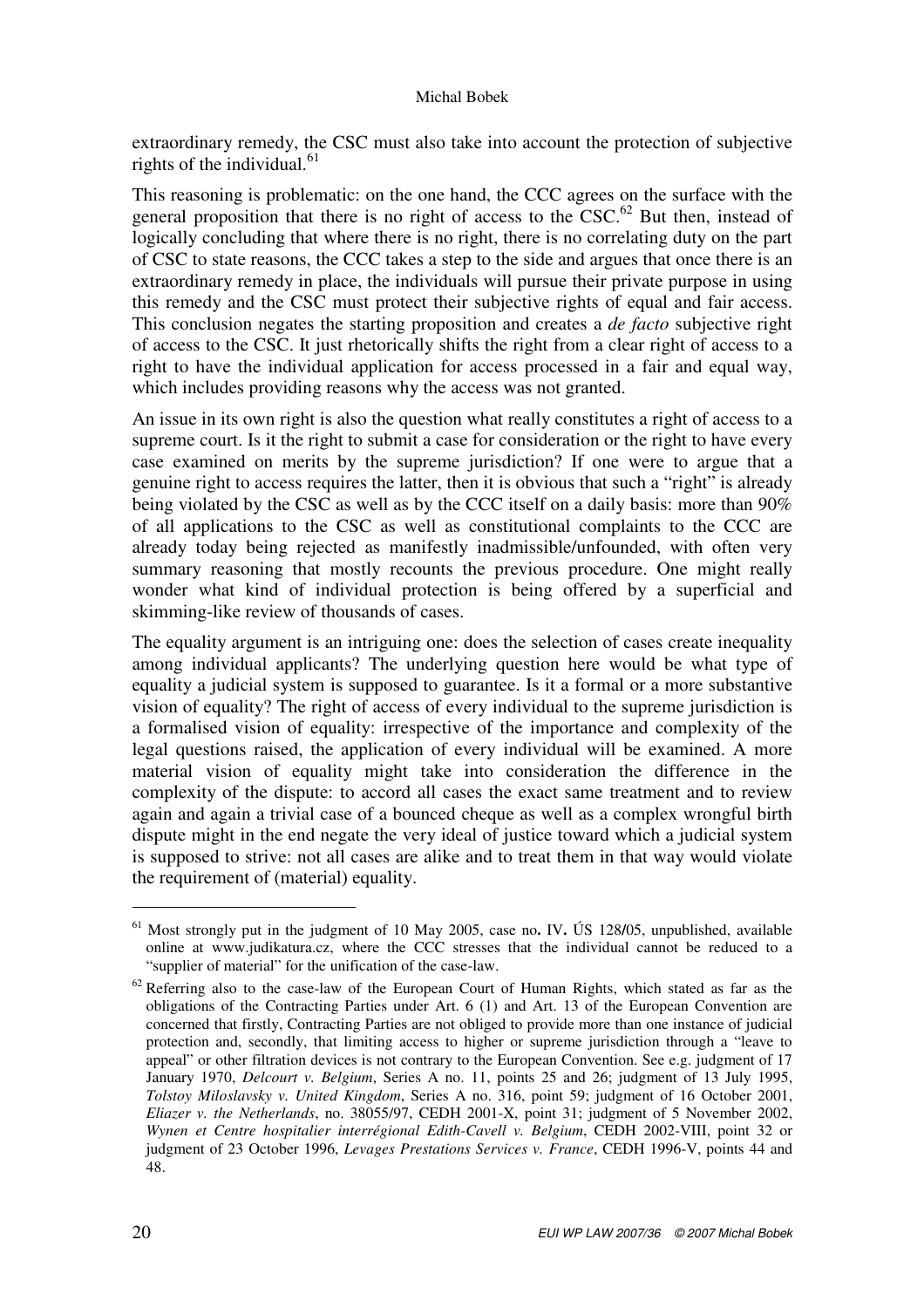The crucial and perhaps also the starting point in the equality debate is the recognition that a supreme jurisdiction is called upon to perform at least some public functions. The public dimension of an individual case (novelty, complexity and/or divergence of the case-law) is the distinguishing factor that prevents treating all cases alike. Once such a reasonable difference is recognised, even an individual striving for a more formal vision of equality is obliged to accept that such two cases are in fact not alike. This means that they are not comparable and do not qualify for equal treatment.

Another argument contained in the case-law of the CCC is that the absence of the duty to give reasons negates the private purpose of the revision and reduces the individual applicant to a "supplier of material" for the unification of the case-law. What the CCC requires is that in the access to the Supreme Court, a reasonable balance must be struck between the public and the private purpose in the functioning of the supreme jurisdictions. The decision calls for a sound balance and the "reconciliation" of private and public interest in the adjudication process at the supreme level. According to the CCC, which is on this particular issue under the distinct influence of the German *Bundesverfassungsgericht*, <sup>63</sup> civil revision to the CSC must realise both purposes: the individual applicant cannot be reduced to a mere "supplier of material" for the unification of the case-law! Such a requirement, however appealing it might sound in theory, is in practice unworkable: the purpose is either predominantly public or private. Once private concerns and "individual justice" are allowed for consideration before the supreme jurisdiction, the cases that will be dealt with inevitably jump to the thousands.

This issue is of fundamental importance. It is precisely at this stage that the CCC gets to the crux of the question – all the other arguments given by the CCC are in fact secondary. This is a value-laden choice which finds itself at the beginning of the chain of reasoning on the issue. Some of the broader policy arguments as to why this choice might be re-assessed are the subject of the closing debate below.<sup>64</sup> Similar value choice might be expected from a judicial body the inherent function, rhetoric and *raison d´être* of which is the protection of individual rights. The only objection to this choice is that the main purpose of the CCC need not necessarily coincide with the main purpose of the both supreme courts.

The final group of arguments, namely that the absence of the duty to give reasons may lead to arbitrary judicial decisions and that might be misused as a tool for less responsible judges in their efforts to dispose of cases, brings one back to some of the issues already outlined above. These objections are naturally not expressly formulated in the case-law of the CCC. $^{65}$  They remain on the abstract level of prevention of

 $63$  The German Federal Constitutional Court which dealt with the same issue in the 1970's - see order ( $2<sup>nd</sup>$ Senate) of 9. August 1978, -2 BvR 831/76-, published as BVerfGE 49, 148 and order (full court) of 11. June 1980, -1 PBvU 1/79-, published as BVerfGE 54, 277. Here the *Bundesverfassungsgericht* dealt with a very similar provision which allowed the *Bundesgerichtshof* to not give reasons for rejecting a civil revision in disputes of minor value ("bagatelle" disputes).

<sup>&</sup>lt;sup>64</sup> Point IV.

<sup>&</sup>lt;sup>65</sup> With the exception of a striking concurring opinion of a member of the CCC, Dr. Ivana Janů, to the decision of 17 July 2006, case no. Pl. ÚS 18/06, published as č. 397/2006 Sb. Mrs. Janů noted that "*[...] reference must also be made […] to the personal quality of the judicial corps of the SC in the conditions of the post-communist transformation of justice. In this connection, I have in mind the entirely unknown rule on the basis of which the selection of Justices of the Supreme Court has until now been practiced. A candidate's name is not made known in advance to the wider public, thus his*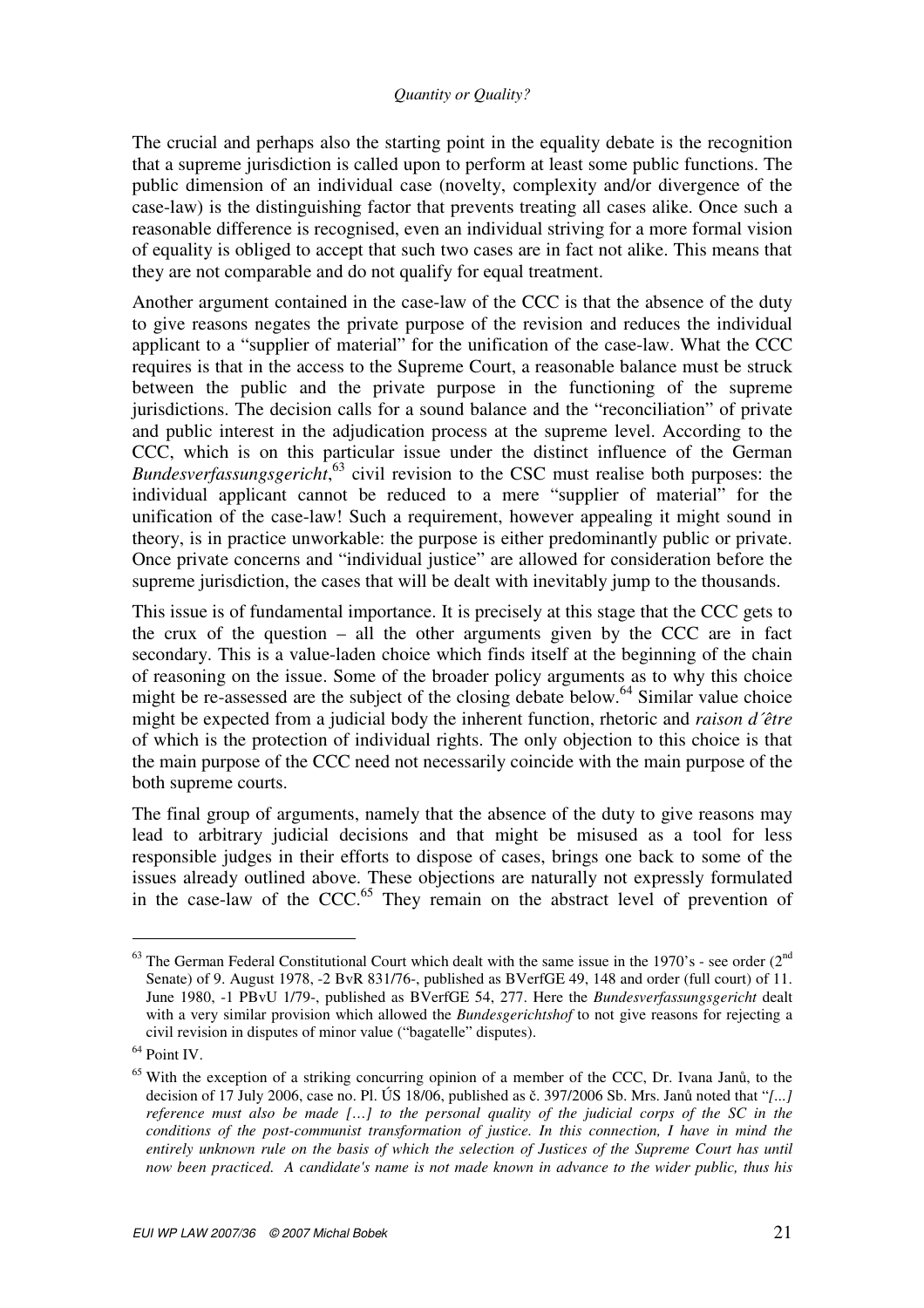"arbitrary" decisions taken by the CSC judges. There is hardly any sound argument to be put against the first concern, namely that a fully-fledged selection procedure with no duty to give reasons might be misused by some judges to more easily dispose of their docket. Some procedural safeguards can be put in place, such as the unanimity of a full chamber of five judges requirement or a self-imposed duty of the court to clearly identify the already existing case-law which deals with the legal questions raised by the application for revision or the cassational complaint.<sup>66</sup> It is nonetheless clear that in a system that does not trust its own supreme court judges to do their work in a responsible manner, no procedural tool, however elaborate, would be of any avail.

There are two approaches to this problem: the optimistic would be to hope that with the gradual generational turnover of the judicial corps at the supreme level, perhaps the degree of trust might increase as well. The cynical approach, on the other hand, might be that the system as a whole would still be better off even if the right to select and not to give reasons for it would be given to the current, "unreliable" supreme court judges. Even the "unreliable" judges are bound to decide at least some cases on the merits, for which they now would have the appropriate time and resources.

It might be suggested that there are no constitutional obstacles to the full selection of cases before both of the Czech supreme jurisdictions and the introduction of an appeal model. The real points of divergence are firstly a different vision on the part of the CCC as to what purposes both supreme courts should be fulfilling and a portion of supreme judicial politics, hidden behind the veil of the "constitutional protection of the individual".

# *Selection of Cases before the Constitutional Courts*

This article deals with the role of supreme jurisdictions. As has, however, become apparent by now, the function and role of supreme jurisdictions cannot be seen in isolation from the constitutional courts, which are in fact the genuine supreme courts. The constitutional courts themselves are plagued by the quality versus quantity dichotomy and the need for the re-assessment of their own role. The post-Second World War model of concentrated and specialised constitutional review has been created as a tool of legal transition. At the same time, the primary function of these bodies is to provide protection of individual constitutional rights.<sup>67</sup> This initial institutional set up already creates an inherent tension within the same institution: is the role of a constitutional jurisdiction a more public or a private one?

The first obvious objection to any sort of selection of cases before the constitutional courts is that these are specialised and concentrated courts. In a way, they are the courts

1

*integrity and expertise is not even discussed in the press, which is a quite common practice in the case of Constitutional Court Justices [...] Even the most capable Chief Justice will manage to do little with a court on which sits also judges who have not developed a high level of restraint and sense of responsibility.".* (Quoted from the English translation of the decision available at http://test.concourt.cz/angl\_verze/doc/p-18-06.html).

<sup>66</sup> As is the case for cassational complaints in asylum matters before the SAC.

 $67$  Not only vis-à-vis the courts, but also the Parliament in the form of abstract review of statutes as far as their constitutionality is concerned. On this function of constitutional courts, see e.g. *Stone Sweet, A.* Governing with Judges. Constitutional Politics in Europe. Oxford University Press : Oxford, 2000, ch.  $3$  (pp.  $31 - 60$ ).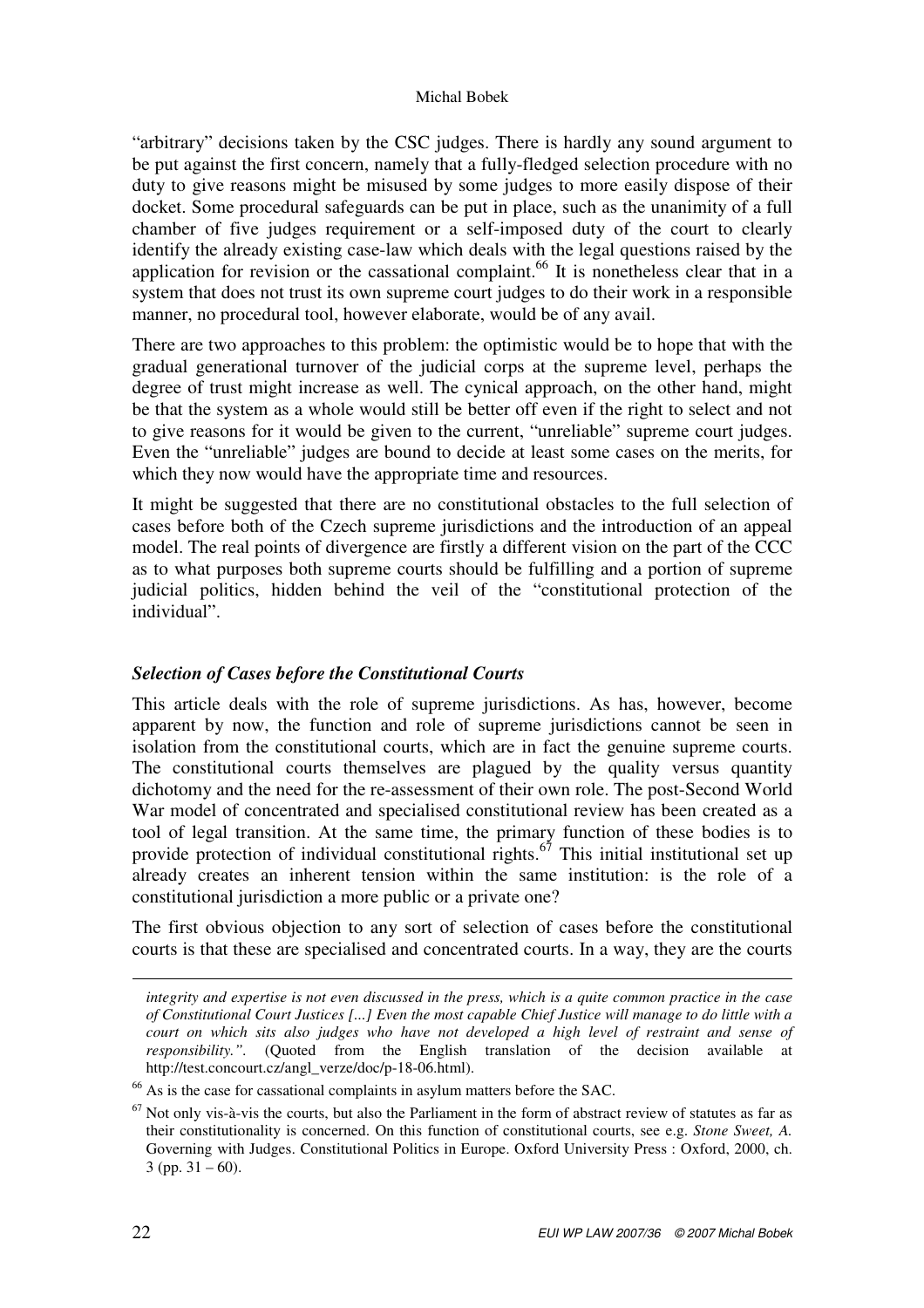of first and last instance in constitutional litigation. Such an approach, however, disregards the gradual change in the position of constitutional courts in Europe. What was originally conceived of as a concentrated review became gradually decentralised by the fiat of the requirement of constitutionally-conform interpretation. First devised by the *Bundesverfassungsgericht,*<sup>68</sup> this approach was followed by all the constitutional courts in the Central European region.<sup>69</sup> Through the "*Ausstrahlungswirking"* and the duty of the court of general jurisdiction to interpret "ordinary law" ("*einfaches Recht*") in conformity with the Constitution (and, by implication, with the case-law of the constitutional court), courts of general jurisdiction were turned into miniature constitutional courts.<sup>70</sup> Once these doctrines are put in place, constitutional review is no longer a specialised and concentrated review and the Constitutional Court is no longer a single jurisdiction. It turns itself into a Supreme (Constitutional) Court.<sup>71</sup>

This of course presupposes that the courts of general jurisdiction have genuinely accepted their role as constitutional courts (of first instance) and also accepted the doctrines and the case-law of their domestic constitutional court. This is already the case in the "homeland" of this perception of the function of constitutional courts, namely in Germany. This might be perhaps also true of some countries, where the constitutional courts where created in the "second generation", such as Spain. The situation of the post-Communist Central Europe is more problematic: it is open to debate whether all the ordinary courts and judges have accepted and internalised their role as constitutional judges. It is however apparent that with the gradual acceptance of the constitutional role by the courts of general jurisdiction, the public purpose in the functioning of a constitutional court is becoming central. Individual protection of the constitutional rights is guaranteed by ordinary courts, private purpose driven litigation before the constitutional court loses its significance. Against these institutional settings, limitation of access to the constitutional court via a "leave to appeal" or similar procedure is reasonable. Similar arguments as for the introduction before other supreme jurisdictions apply fully here as well: quality should take precedence over quantity and there is hardly any sense in a constitutional court adjudicating on thousands of complaints every year.

The role of constitutional courts and possible limitation of access to them is the subject of an ongoing debate Europe-wide, especially with the view of the no longer manageable case-load of the constitutional courts in proceedings that allow for access of individuals in the form of an individual constitutional complaint

<sup>68</sup> See e.g. the famous cases of BverfGE 7, 198 (207) – *"Lüth"*, BVerfGE 30, 173 (187) – *"Mephisto"*, BverfGE 34, 269 (280) - "Soraya". Generally see Dreier, H. (Hrsg.) Grundgesetz. Kommentar. Band I (Artikel 1-19). Mohr Siebeck 1999, p. 66 and f. or *Von Münch, I., Kunig, P. (Hrsg.)* Grundgesetz – Kommentar. Band I (Präambel bis Art. 19.). München : C.H.Beck´sche Verlagsbuchhandlung 2000, p. 38 and f.

 $69$  In the case of the CCC, see e.g. judgment of 24 September 1998, case no. III. ÚS 139/98, CDCC, vol. 12, no. 106, p. 93; judgment of 10 November 1999, case no. I. ÚS 315/99, CDCC, vol. 16, no. 157, p. 165; judgment of 12 May 2004, case no. I. ÚS 367/03, CDCC, vol. 36, no. 57, p. 605.

<sup>70</sup> On the development of similar issues in the context of Western Europe, see *Stone Sweet, A.,* cit. above, n. 67, pp. 114 – 126.

 $71$  With the notable exception that the courts of general jurisdiction cannot invalidate statutes if they conflict with the Constitution. On the other hand, a lot can be achieved by the requirement of a "conforming" interpretation and, eventually, judges in these systems are also generally entitled to refer a statute for invalidation to the constitutional court.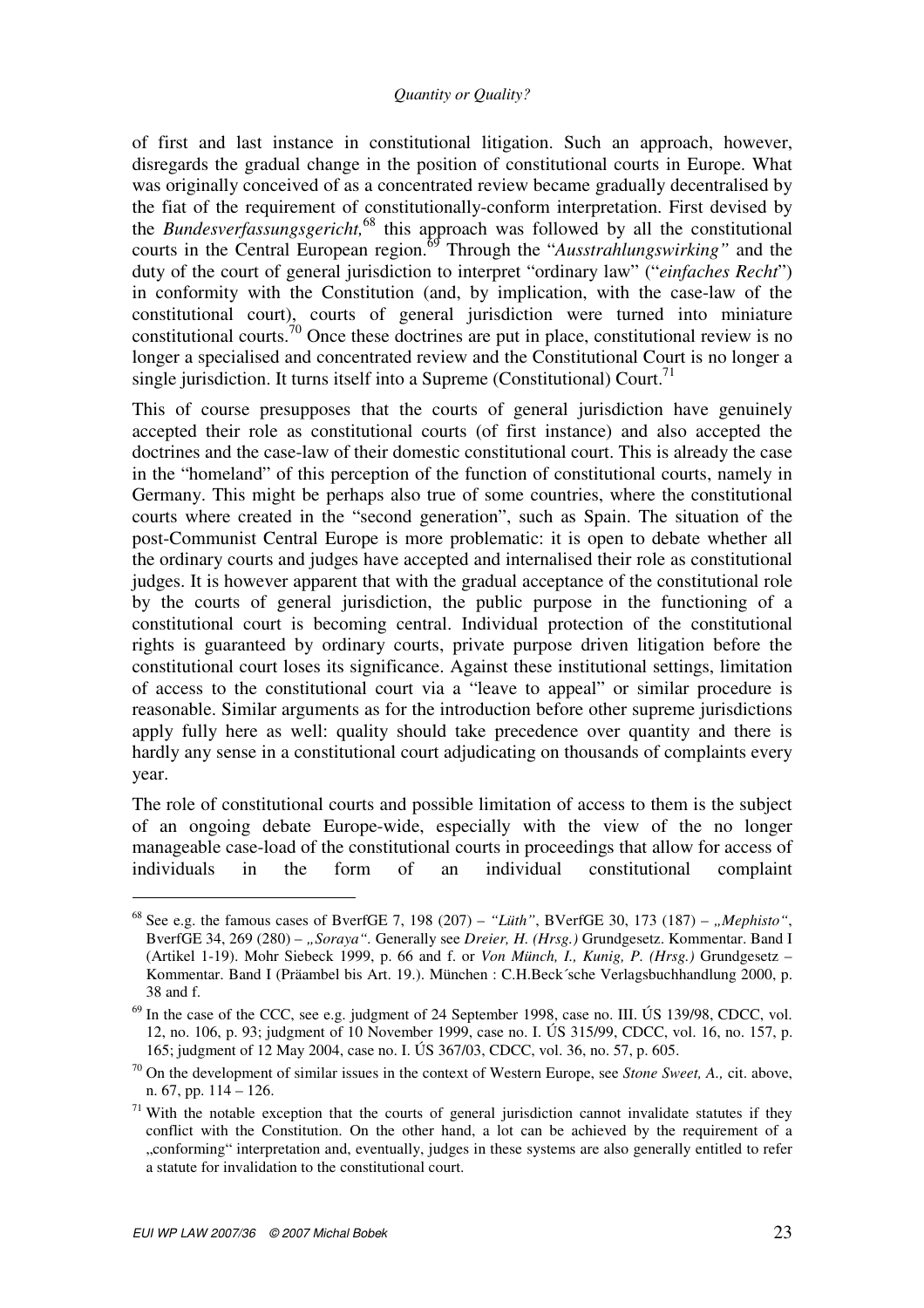(*Verfassungsbeschwerde, recurso d´amparo, ústavní stížnost*). In these systems, constitutional complaints filed by individuals account for more than 90% of cases and represent, in quantitative terms, several thousand complaints every year. Such a docket is of course beyond the capacity of any single court to dispose of, typically one comprised of no more than 20 judges. As was also indicated above,  $72$  these constitutional court developed disguised mechanisms on how to dispose of the docket: albeit most of them do not have a clear mandate to filter/select cases to be heard, it is current practice that more than 90% of all cases are rejected by an order as manifestly inadmissible, manifestly unfounded etc. The orders rejecting a constitutional complaint must again be reasoned. What develops is a very similar pattern to the already discussed practice of some of the supreme jurisdictions in the Central European region: most of the time and energy of the court is spent on these reasoned orders, which are of little or no significance to the legal system as a whole. Conversely, the court then lacks the time resources for the elaboration of real important issues, especially once novel and/or complex issues come up, which would require an in-depth analysis.

In Germany, the ever growing case-load of the *Bundesverfassungsgericht* has led to repeated amendments of the Law on the Federal Constitutional Court. When also the fifth amendment to the Law in early 1990's proved unsuccessful in restricting access to the Court,  $^{73}$  the Federal Ministry of Justice set up a special committee under the chairmanship of Mr. Ernst Benda, the former president of the *Bundesverfassungsgericht*, whose task it was to suggest ways in which access to the court could be reformed.<sup>74</sup> The committee, after having discussed various ways how to reduce the caseload of the *Bundesverfassungsgericht*, came to an unequivocal conclusion: it recommended, by 10 votes to 1, to give to the *Bundesverfassungsgericht* the power to select freely the cases it will hear ("*Annahme nach Ermessen*"), which would be almost identical to that exercised by the U.S. Supreme Court with the certiorari procedure.<sup>75</sup> The proposals made by the committee were, however, not followed. The *Bundesverfassungsgericht* keeps disposing of the vast majority of its docket by very summarily reasoned chamber orders.<sup>7</sup>

A similar debate is present in other European states. Quite a particular approach was chosen by the Spanish legislator. The Spanish *Tribunal Constitucional* already has the power to reject manifestly inadmissible constitutional complaints (*amparo*) by an order which does not need to be reasoned. This power, however, was not being used by the constitutional judges, who still insisted on giving reasons also for rejecting manifestly

 $72$  See above, n. 10.

 $^{73}$  Cf. the key provision of § 93a of the Law on the Federal Constitutional Court as amended by the *Fünftes Gesetz zur Änderung des Gesetzes über das Bundesverfassungsgericht* [Fifth Law Amending the Law on the Federal Constitutional Court], BGBl I 1993, 1442.

 $74$  The proceeding of the committee were published in a report that represents perhaps the most in-depth discussion of the topic under the title *"Entlastung des Bundesverfassungsgerichts; Bericht der Kommission."* [Lightening the Federal Constitutional Court; The Report of the Commission], Bundesministerium der Justiz (Moser Druck Verlag): Bonn, (Januar) 1998.

<sup>75</sup> *Ibid*, at p. 15.

<sup>76</sup> Albeit the ensuing amendments to the German *Bundesverfassungsgesetz* [Law on the Constitutional Court] indirectly follow the recommendations made by the Benda Committee – see the current wording of § 93a of the Law on the Constitutional Court, which makes the constitutional complaint subject to leave to appeal (*Annahme*) and § 93d s. 1, which provides that the refusal to grand the leave to appeal need not to be reasoned.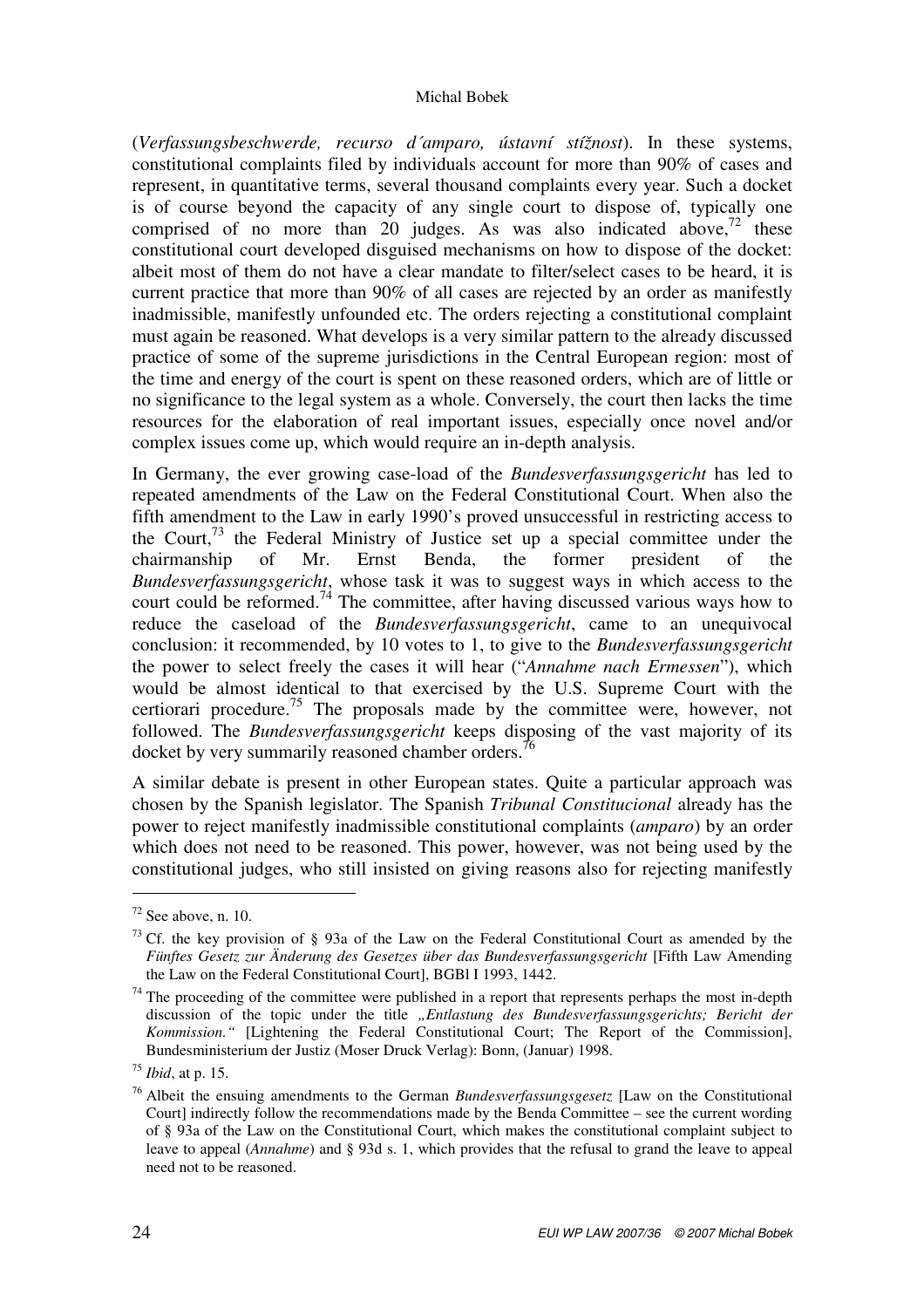inadmissible complaints. The legislator thus felt obliged to have recourse to a more drastic solution: a recent legislative proposal would expressly prohibit the *Tribunal Constitucional* to give reasons once it is rejecting an *amparo* for manifest inadmissibility.<sup>77</sup>

Similar issues have also been discussed in relation to the Czech Constitutional Court.<sup>78</sup> Apart from the arguments already mentioned above, additional arguments voiced in the debate are twofold: the requirements of transparency, reasonableness and judicial economy. The transparency argument simply suggests that it might be proper to openly recognise what the CCC is already doing secretly: namely the disguised selection of cases by means of the tool of admissibility. The second argument is one of efficient/effective use of scarce judicial resources. Instead of wasting the energy of judges on explaining why a complaint is manifestly inadmissible.<sup>79</sup> the time and energy of the CCC should be channelled to decisions on the merits.

# **Quantity, Quality, the Role of Supreme Jurisdictions and Beyond**

The overall judicialisation of social life entails a greater workload for the courts. Under the Communist rule in Central Europe, the courts were not the preferred forum for dispute settlement. This has changed since the 1989-revolution as the amount of litigation has been growing exponentially. A strong "regional" factor in Central Europe is also the embedded culture of appeals and recourse to all remedies at least theoretically open to the litigant. $80$  Finally, as was already mentioned above, the years following the revolution were characterised by building up new avenues of judicial protection, new appeals and new complaints. These and perhaps also other factors create a veritable "running-through-instances" litigation culture in the Czech Republic: it not uncommon for a civil dispute to go all the way up to the Supreme Court (first instance, appeal and the revision), then to be submitted as a constitutional complaint to the Constitutional Court and finally to be sent as an individual complaint to the European Court of Human Rights in Strasbourg. If any of the higher jurisdictions annuls the decision of the lower courts, the entire story starts anew, this time accompanied by a parallel application for damages caused by the excessive length of proceedings.

<sup>77</sup> See a pending bill in the Spanish Parliament of 25 November 2005, bill no. 121/000060 Orgánica por la que se modifica la Ley Orgánica 2/1979, de 3 de octubre, del Tribunal Constitucional, Boletín Oficial de las Cortes Generales, VIII Legislatura, Séria A., Núm. 60-1, 25 de noviembre de 2005.

<sup>&</sup>lt;sup>78</sup> Most notably by a senior member of the CCC, currently vice-president of the Court, Pavel Holländer in *Holländer, P.* Legislativní reflexe dosavadního působení Ústavního soudu [A Legislative Reflection of the Up-to-day Activity of the Constitutional Court] In: *Dan*č*ák, B., Šimí*č*ek, V. (eds.)* Aktuálnost změn Ústavy ČR. Mezinárodní politologický ústav, Masarykova Univerzita: Brno, 1999, pp. 178 – 186. Justice Holländer suggested that the model recommended by the Benda Committee should be adopted and that the CCC should be given a wide discretion in selecting cases to hear.

 $79$  Which is, in itself, a logical contradiction: if a complaint was indeed manifestly inadmissible, one normally does not need to spend 8 to 10 pages explaining why, if this is so manifest. This is, however, the problem of the system of selection itself, where the "manifest inadmissible" category, originally conceived as a narrow category for indeed spurious and empty complaints, is transformed into a *de facto* filtration device.

<sup>&</sup>lt;sup>80</sup> In this respect, Central Europe can be said to be obsessed with a genuine "*Instanzmentalität"*, which J. A. Jolowicz mentions as being a very foreign to an English and the common law world mind when observing the Germanic legal culture. *Jolowicz, J. A.* cit. above, n. 5, at p. 59.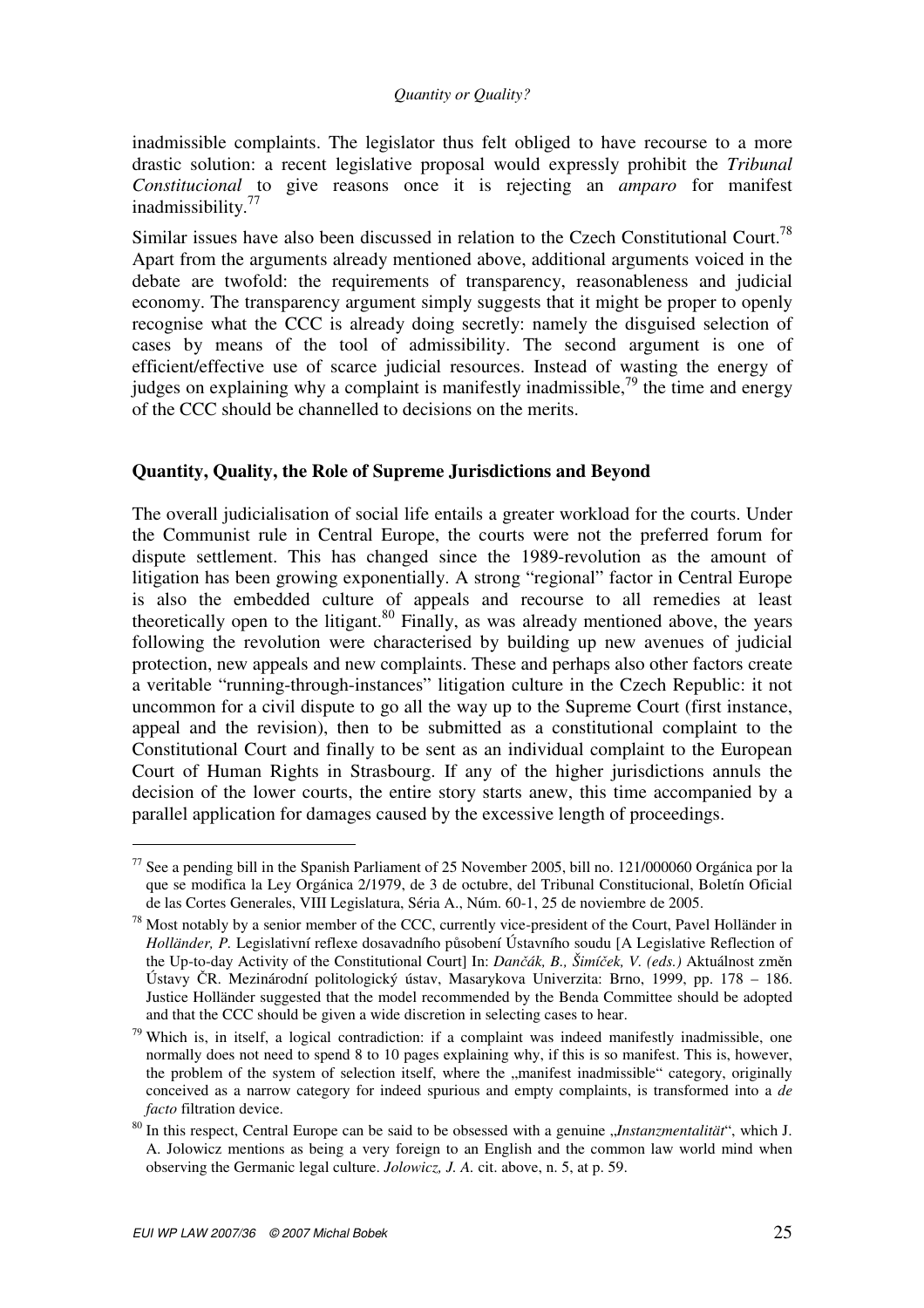This litigation culture is nourished by somewhat problematic belief that more instances equals greater protection of the subjective rights of the individual. It is, however, hard to see how five rounds of litigation (first instance, appeal, revision, constitutional complaint, Strasbourg) increase the protection of the individual. No system of remedies can be construed as involving a process without end. Moreover, as commonly stressed, justice delayed is justice denied. What is the purpose of delivering a final decision that comes more than a decade after the dispute started before the court of first instance? To provide the applicant with a judicial certificate as to what might have been the law fifteen or so years ago?

In the constitutional culture that developed in Europe following the Second World War, the protection of individual rights is in the centre of the legal discourse. There is no doubt that also supreme jurisdictions are called upon to protect these rights. This does not, however, mean that they would be doing so by reviewing and reassessing every individual case that comes before them. That would negate the logic of a system of courts and judicial remedies. To provide individual protection in every individual case is the task of the lower courts, especially the courts of first instance. Their duty is indeed to deal in detail with every case and every legal issue presented before them. The duty of supreme jurisdictions is, however, a different one: their role is to authoritatively settle contentious issues and divergences in legal opinions of the lower courts, to develop the law further and to provide clear guidance in the form of settled case law to the lower courts. The supreme jurisdictions protect the individual far more by providing clear guidance in the form of predictable case-law than if they were to feign individual review of every application: they save the individual from the necessity of a repetitive passage through the judicial system in order to know what the law is. In the dichotomy introduced in the first part of this paper, the role of the court of first instance can be said to be predominantly a private-purpose one. On appeal, some public-purpose features (rectification of errors and the overall interest in legality) come into play. On the appellate level, both purposes are thus mixed. The purpose of the supreme judicial level is, conversely, a public one. Only in this balanced interplay does the judicial system provide an optimum protection of the individual rights.

Another already addressed issue is that one of transparency and certain "honesty" of the system. If one takes the individual rights protection talk seriously, what is genuinely in the interest of an individual? Should the individual be let to believe that a supreme jurisdiction has indeed the means and the intent to deal with her case, which is just one of a thousand other cases that has no chance of success, and then, one or two years later, receive a standardised "copy and paste" decision, typically rejecting the application as (manifestly) unfounded? Or might it be perhaps better for the individual to be told, within one or two months following her application that the application has no chance of success and the court will not deal with it at all?

By churning out thousand or even tens of thousands of decisions every year, supreme jurisdictions just depreciate the value of their work. What suffers is not just the quality and the persuasiveness of the decisions, but also the guiding role the case law of a supreme court should be realising. Such amount of case law inevitably produces contradictions. In practical terms, furthermore, no one is really able to follow such huge "production" of cases, including the lower courts. The problem becomes circular: the more case-law the supreme jurisdiction produces, the more chaotic the case-law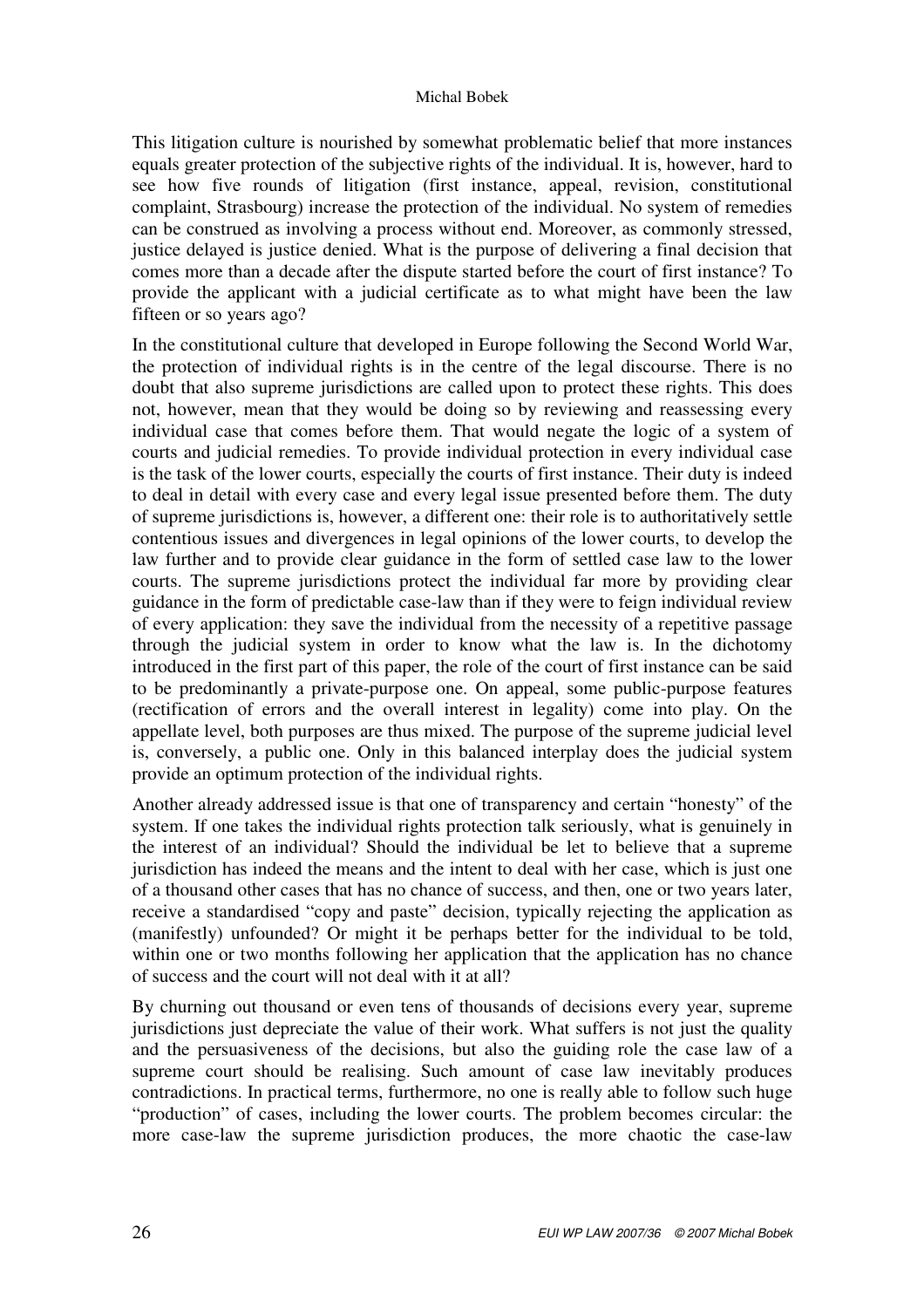becomes, which then means that more and more cases arrive before the court, as the lower courts have no clear guidance.

Finally, it is clear that the problem of exponentially growing docket cannot be solved by the increase of the number of judges, but only by the change in the system of access to the court. $81$  As is obvious from the practice of numerous supreme and constitutional courts across Europe, the question really is not whether or not to regulate the access to the supreme jurisdictions, but rather whether to do it covertly or overtly. A supreme jurisdiction that is swamped with cases it cannot handle invariably develops covert ways of disposing of the case-law. Under such circumstances, it is perhaps better to acknowledge the fact and to adapt to the new role and circumstance than to insist on an already empty facade.

The Czech case study on the introduction of greater selection elements into the originally conceived revision model of the access to the Supreme Court demonstrated the constitutional difficulties this move might provoke. The fate of the second attempt to implant an even stronger version of a selection system by the Supreme Administrative Court remains open. The SAC has been conscious of the problems the implant is experiencing. It has therefore kept it for the time being in an isolation ward, i.e. intentionally not using the instrument in its original meaning but replacing it by a *de facto* revision model. It is, however, clear that renewed attempts for a greater selection of cases before both supreme courts will eventually be made, this time perhaps accompanied by some reform proposals for the CCC itself. Are these doomed to fail?

They may be not. One of the explanations for the failure of the new model for civil revisions before the CSC might be simple indeed: wrong time, wrong place. The principle reasons might be summarised into three points:

- (i) ongoing distrust towards the (supreme) judiciary;
- (ii) ongoing uneasiness of ordinary courts to act as "constitutional courts of first instance";
- (iii) inconsistent and lacking case-law in some areas.

As was already mentioned above, the general distrust vis-à-vis the judiciary is still quite strong in Central Europe. The distrust of the CCC towards the CSC is also well known. The second point has been also addressed above: in the "New Constitutionalism" settlement, all courts of general jurisdiction are constitutional courts. They are called upon to protect constitutional rights in their "general" adjudication capacity and interpret "ordinary" law in the light of the Constitution. Presumably, once all the courts of general jurisdiction, or at least those at the appellate and the supreme level, accepts this role the CCC adjudication has assigned to them, the CCC might see less reasons for its interventions into their sphere and might pull back in certain way, leaving the supreme jurisdictions more latitude in the selection of cases they wish to hear. Finally, the third point relates to the fact that the democratic legal order of the Czech Republic is a young one. In many areas of law, there is only little case-law of the CSC or of the

<sup>&</sup>lt;sup>81</sup> In terms of economic analysis of the judicial function, the increase in the offer of timely settlement of judicial disputes will only increase the demand. The newly created capacities will then be quickly filled and the problem starts anew – see an interesting analysis in this respect provided by *Posner, R. A*. The Federal Courts – Challenge and Reforms. Harvard University Press, Cambridge 1999, pp. 53 –87 (part II).